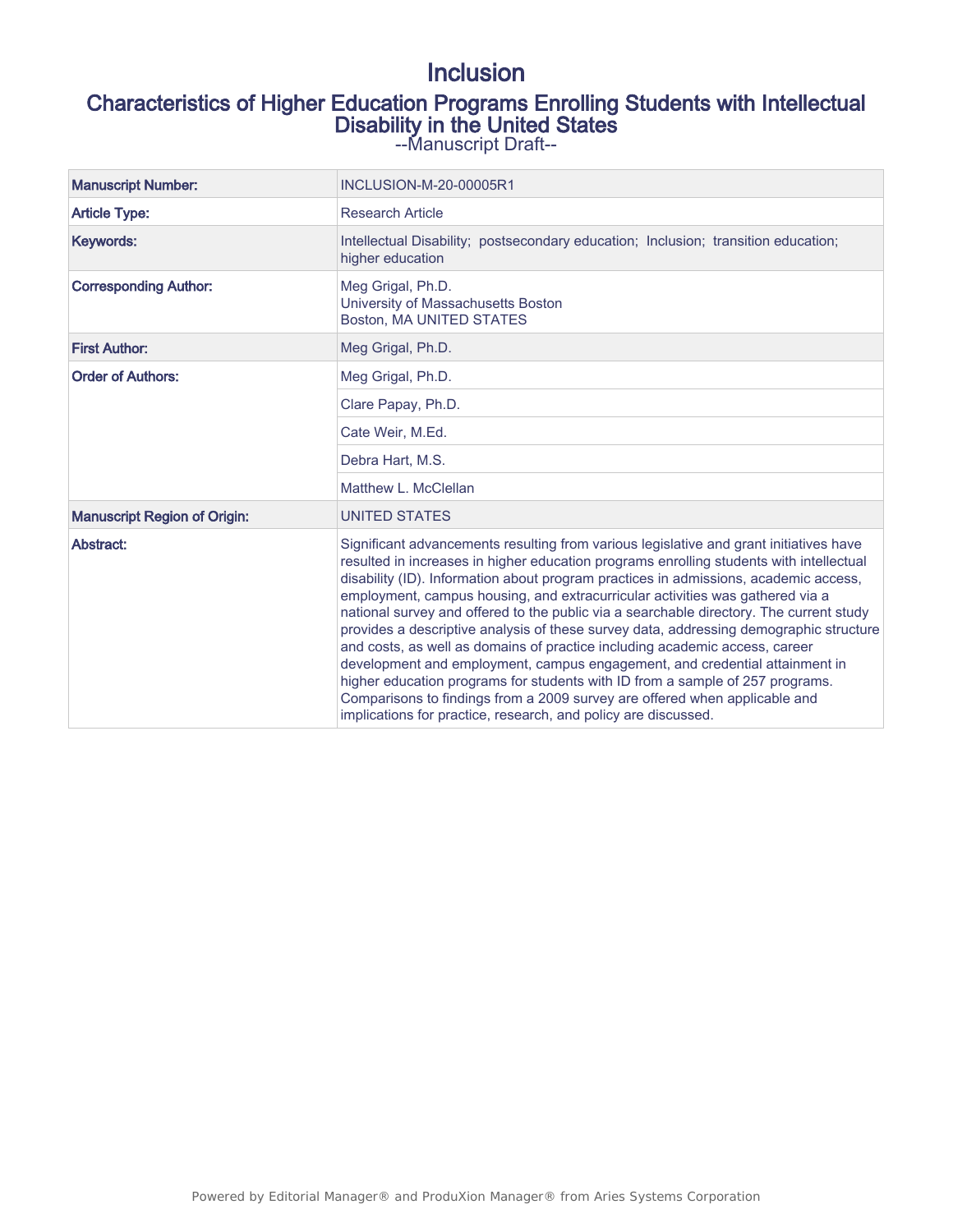### Abstract

Significant advancements resulting from various legislative and grant initiatives have resulted in increases in higher education programs enrolling students with intellectual disability (ID). Information about program practices in admissions, academic access, employment, campus housing, and extracurricular activities was gathered via a national survey and offered to the public via a searchable directory. The current study provides a descriptive analysis of these survey data, addressing demographic structure and costs, as well as domains of practice including academic access, career development and employment, campus engagement, and credential attainment in higher education programs for students with ID from a sample of 257 programs. Comparisons to findings from a 2009 survey are offered when applicable and implications for practice, research, and policy are discussed.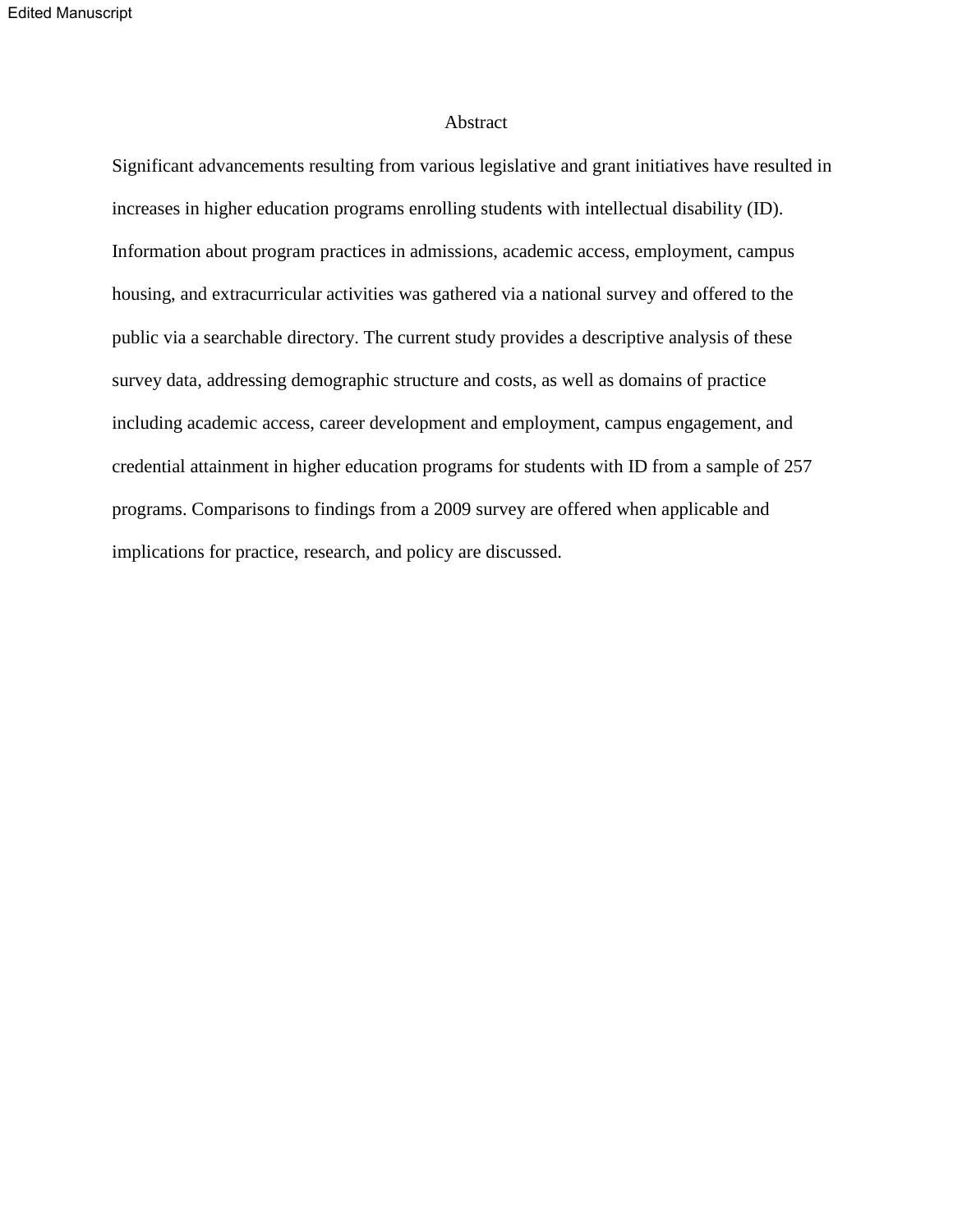Access to higher education for people with intellectual disability (ID) in the United States has changed substantially in the last few decades (O'Brien, et al., 2019; Plotner & Marshall, 2015). Efforts to include people with ID in higher education date back to the early 1970s and were primarily directed at creating access to substantially separate or segregated experiences on college campuses (Neubert, et al., 2001). The emergence of transition services in the 1990s (Sitlington & Clark, 2006), coupled with advancements related to inclusion (Turnbull, 1995; Winzer & Mazurek, 2000) and self-determination (Wehmeyer, et al., 1998), culminated in grassroot movements to provide access to postsecondary education (PSE) to students with ID (ID; Lee & Will, 2010). Higher education experiences for students with ID throughout the early part of this century were rare, and when offered, were typically created by a dedicated professional or an intrepid parent, seeking to offer students alternatives to typical options for adults with ID (Hart, et al., 2005).

In the early 2000s, increased efforts aimed at identifying community and college-based transition programs for youth with ID between the ages of 18 and 21. For example, in 2004, Gaumer et al. (2004) conducted a survey and identified 101 community-based transition programs in 29 states serving students with ID ages 18 to 21. These programs were primarily funded by and operated by local school systems, and less than half included access to PSE. Hart, Mele-McCarthy et al., (2004) conducted a survey of 25 programs for students with learning, cognitive, and intellectual disabilities allowing them to earn high school credits as they simultaneously earned community college credits to secure a high school diploma. The programs identified in these surveys were developed on colleges and universities in isolation from one another and no state or federal guidance or standards of practice existed to support the development of quality programs (Lee & Will, 2010).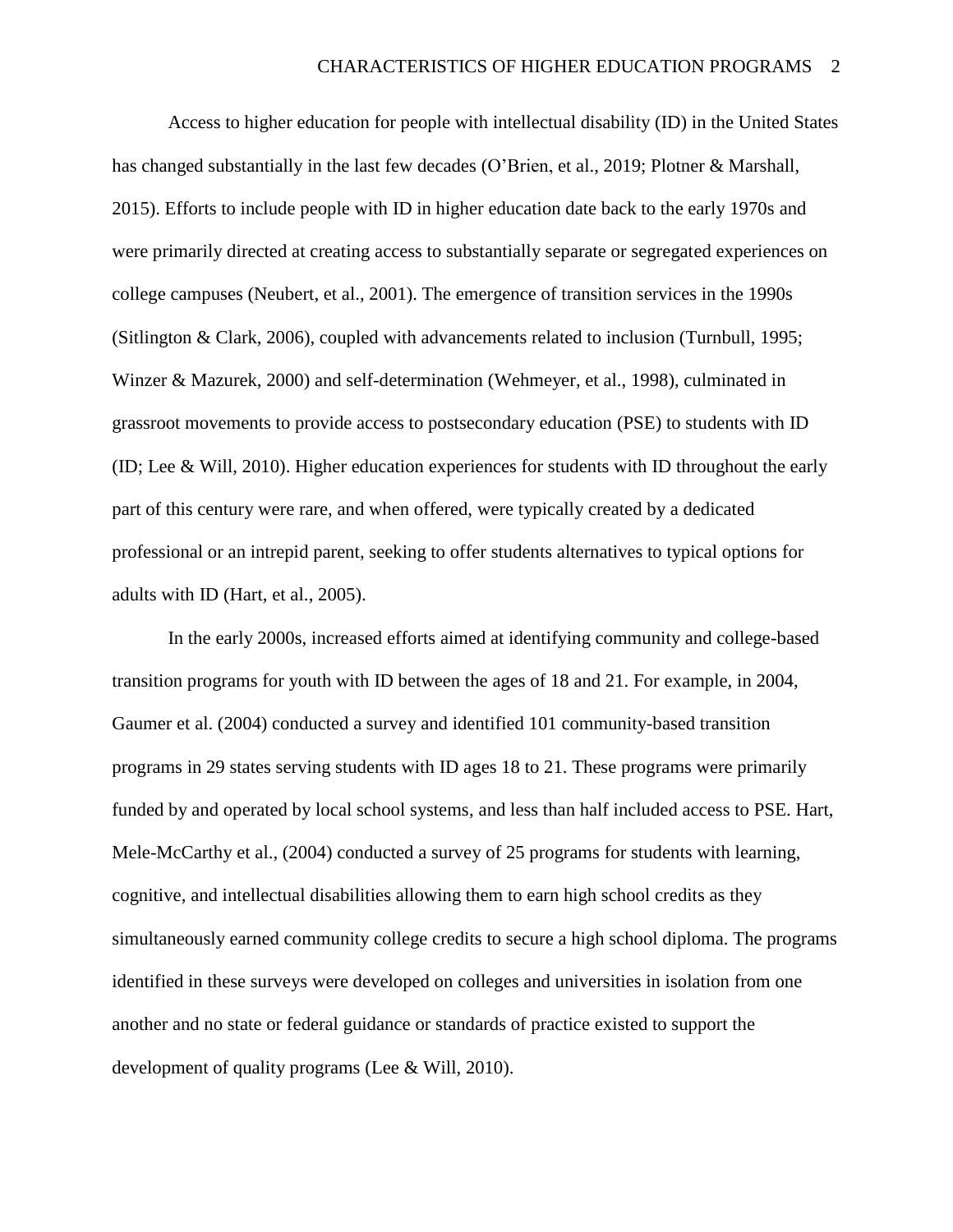A variety of federal initiatives launched in 2008 began to change the landscape of higher education for students with ID. The Administration on Developmental Disabilities funded a Project of National Significance called the Consortium on Postsecondary Education for Individuals with Developmental Disabilities. This project was one of the first federally funded national resources for knowledge generation, training, and dissemination related to the participation of individuals with ID in PSE. From FY2009 to FY2014, the Consortium provided training and technical assistance throughout the country and worked directly with 19 states to support strategic planning for increased access (Consortium on Postsecondary Education for Individuals with Intellectual and Developmental Disabilities, 2013).

The National Institute on Disability and Rehabilitation Research funded the National Center for Postsecondary Education for People with Intellectual Disabilities from FY2009 – FY2012. This center was charged with analyzing two large-scale datasets (National Longitudinal Transition Study-2 and RSA 911) to identify the extent to which students with ID were benefiting from college attendance (Grigal, et al., 2011; Grigal, et al., 2014). The center also conducted the first survey of existing higher education programs serving students with ID in the United States. The survey was conducted in 2009 (Grigal, et al., 2012) and resulted in identification of 149 higher education programs supporting students with ID in 39 states.

The findings of the 2009 survey revealed more programs located at four-year universities than two-year colleges (51% vs. 40%), and over a quarter of programs were exclusively serving students still enrolled in high school (referred to as dual enrollment programs, concurrent enrollment programs or college-based transition programs). The majority of respondents indicated the primary focus of their program was independent living/life skills and only 18% reported academic course access was the program's primary goal.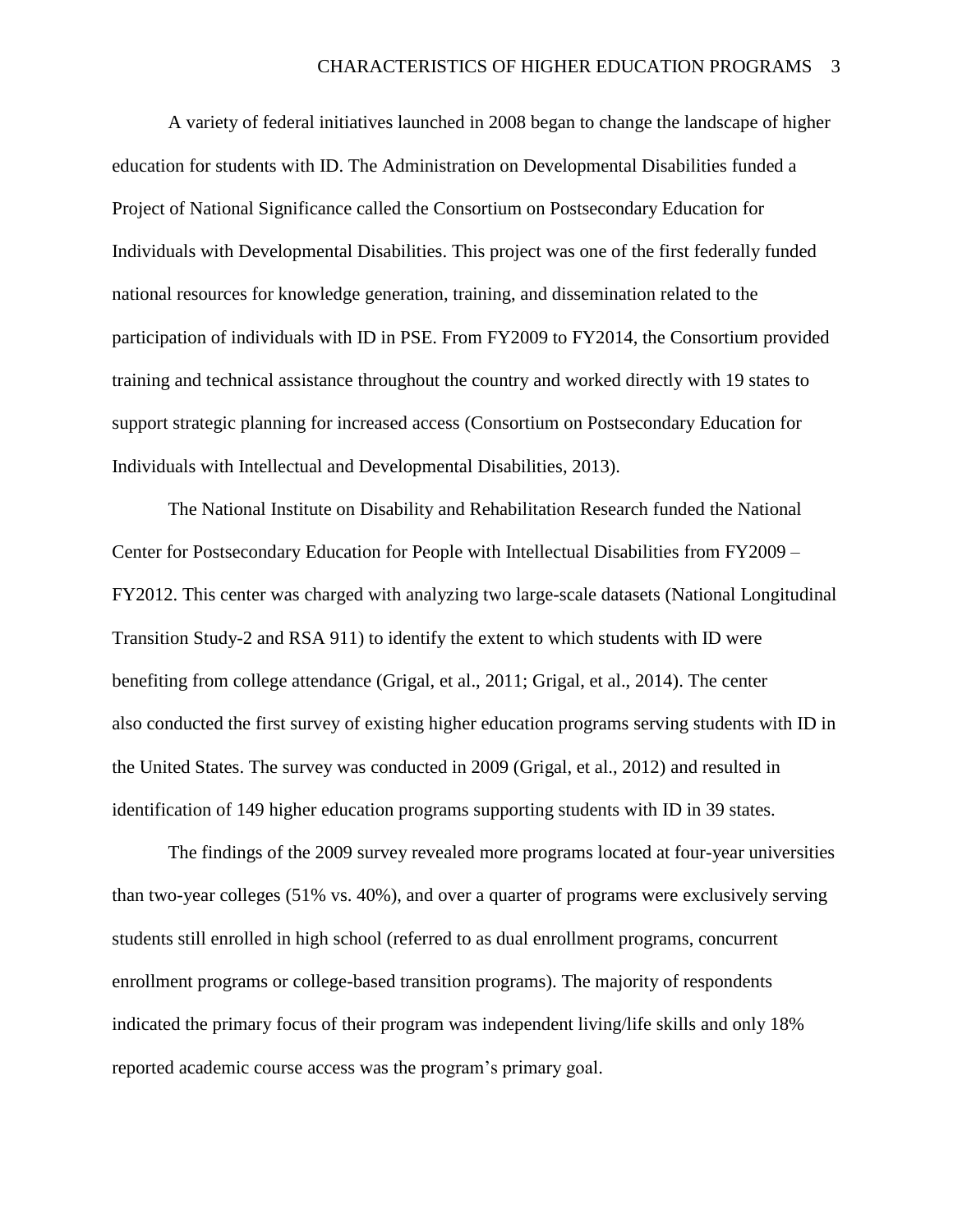Access to credit and noncredit college classes attended by students without disabilities was offered by a slight majority of responding IHEs, however three quarters of respondents also affirmed students with ID participated in group instruction or activities only with other students with ID. Half of the respondents reported students with ID did not access academic or disabilityrelated advising through the college, instead receiving specialized services offered by program staff. Four-fifths of programs prepared students for employment, through activities including both paid and unpaid work, although the extent to which these employment preparation activities were provided to students varied widely across programs. Slightly over a third of programs provided access to residential services, either on or off campus. The researchers summarized the findings of the study as reflecting a high degree of variability in terms of the campus access offered to students with ID at the time, but noting the study was conducted at "a moment in time for a field that is rapidly changing" (p. 232).

The final, and potentially most impactful development in 2008 was the passage of the Higher Education Opportunity Act (HEOA). The HEOA (2008) included unprecedented provisions aimed at expanding access to and availability of higher education options for students with ID. The HEOA (2008) created a new federal student aid or Title IV access designation, called Comprehensive Transition and Postsecondary (CTP) programs. Colleges and universities were able to apply to the Office of Federal Student Aid to attain the designation of an approved CTP. If successfully approved, these IHEs could then offer certain forms of federal student aid (FSA) to eligible students with ID attending their program. Since 2010, over 100 IHE programs for students with ID have been approved as CTPs.

The HEOA also created a model demonstration program called the Transition Postsecondary Education Programs for Students with Intellectual Disabilities (TPSID). TPSID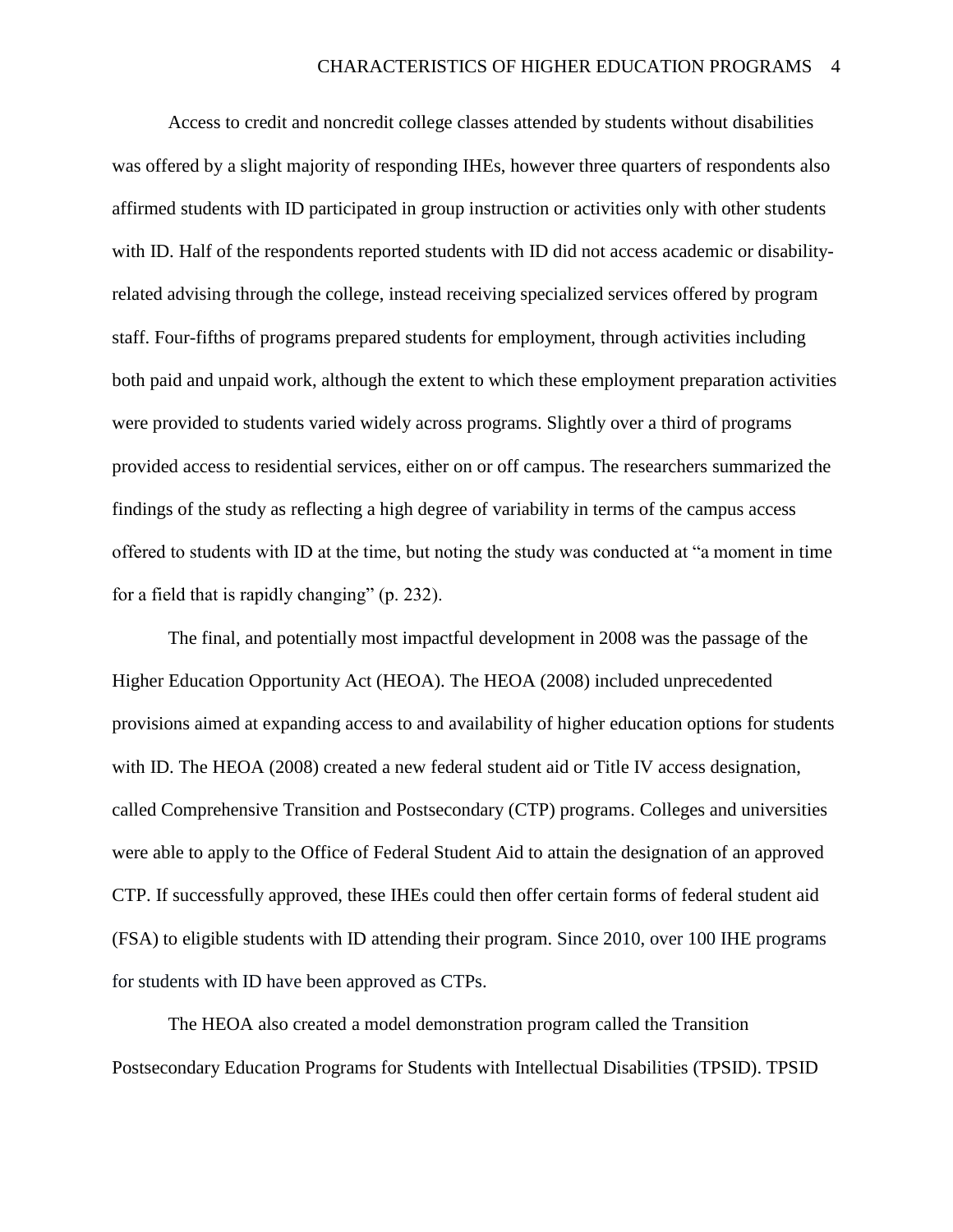grants were awarded by the U.S. Department of Education (USDOE) Office of Postsecondary Education (OPE), and grantees were charged with establishing or expanding model postsecondary programs focused on academic enrichment, socialization, independent living skills, and integrated work experiences leading to gainful employment. Finally, the HEOA created a national coordinating center (NCC) charged with providing technical assistance to and conducting evaluation of the TPSID model demonstration projects.

The TPSID model demonstration program has funded two cohorts of grantees (2010- 2015 and 2015-2020) and has created or expanded inclusive transition and postsecondary programs for students with ID at 100 IHEs in 31 states (Think College National Coordinating Center, 2019). The National Coordinating Center was also funded for 2010-2015 and 2015-2020 and has developed and disseminated materials and resources based upon its technical assistance, research, and evaluation work.

The HEOA of 2008 offered the first federal guidance regarding the components needed in higher education programs for students with ID. However, this guidance only applied to those programs seeking federal funds via the TPSID program or approval as a CTP program for the purposes of offering federal student aid to students with ID. In 2013, McEathron, Beuhring, Maynard, and Mavis developed a taxonomy to further delineate the characteristics of PSE programs for individuals with IDD and highlight common components in PSE programs. During the ensuing years, as program development and implementation grew, access to inclusive courses, career development and employment experiences, and attainment of credentials have emerged as salient aspects of effective programs (Grigal, et al., 2018; Papay et al,. 2018). The prevalence of these practices can impact student's experiences during and after their college program as described next.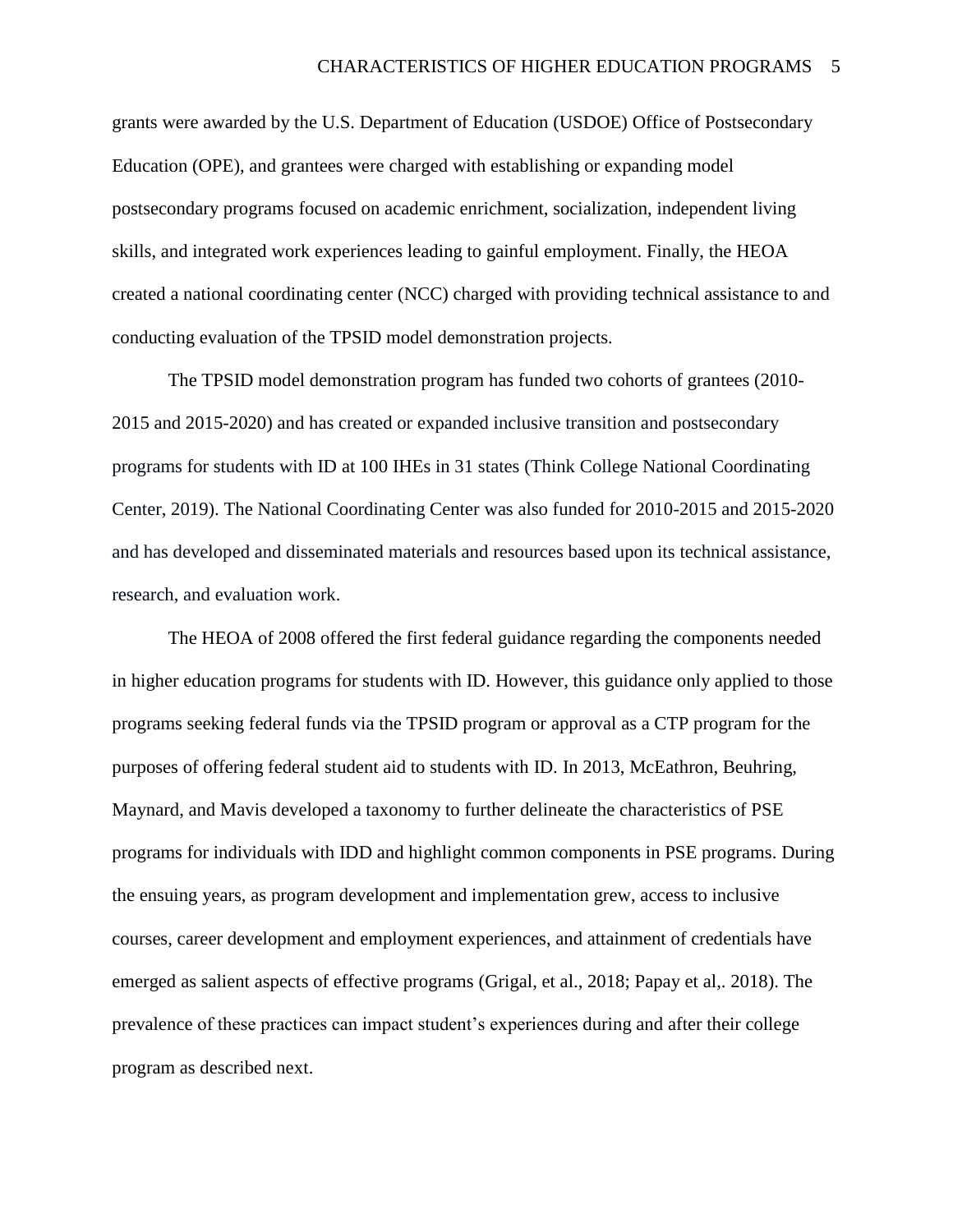Inclusive courses are academic courses taught by college faculty as part of the typical course offerings of the college and are attended by matriculating college students. Students with ID may access inclusive courses either for credit or audit. To audit a course means students are not earning regular college credit for the course. This allows for modifications to the course requirements not permitted when taking the course for credit but also means the course may or may not be counted towards the completion of a credential. Accessing typical college courses has been found to offer students with ID access to a greater array of course content and exposure to college peers without or with other disabilities (Papay et al., 2018). The counterpart to inclusive courses, are specialized courses. These are courses designed for and attended only by students with ID.

College experiences also provide students with ID opportunities to explore potential careers through internships and training experiences as well as to attain employment either on or off campus. Some studies have observed many IHE programs focus more on career exploration and employment preparation than on helping students attain paid employment while enrolled (Petcu, et al., 2015; Scheef, et al., 2018). This could impact student longer term outcomes as obtaining employment while in the program has been found to predict whether or not students have a paid job at exit (Grigal et al., 2018).

Credentials are the culminating documentation students earn upon completion of a program at an IHE. Some higher education programs provide students with ID with access to existing IHE credentials; others developed new credentials. The nature of these credentials varies in terms of their format and structure, and the extent to which they were approved by the host IHE (Shanley et al., 2014). Earning a credential approved by the IHE may also have a longer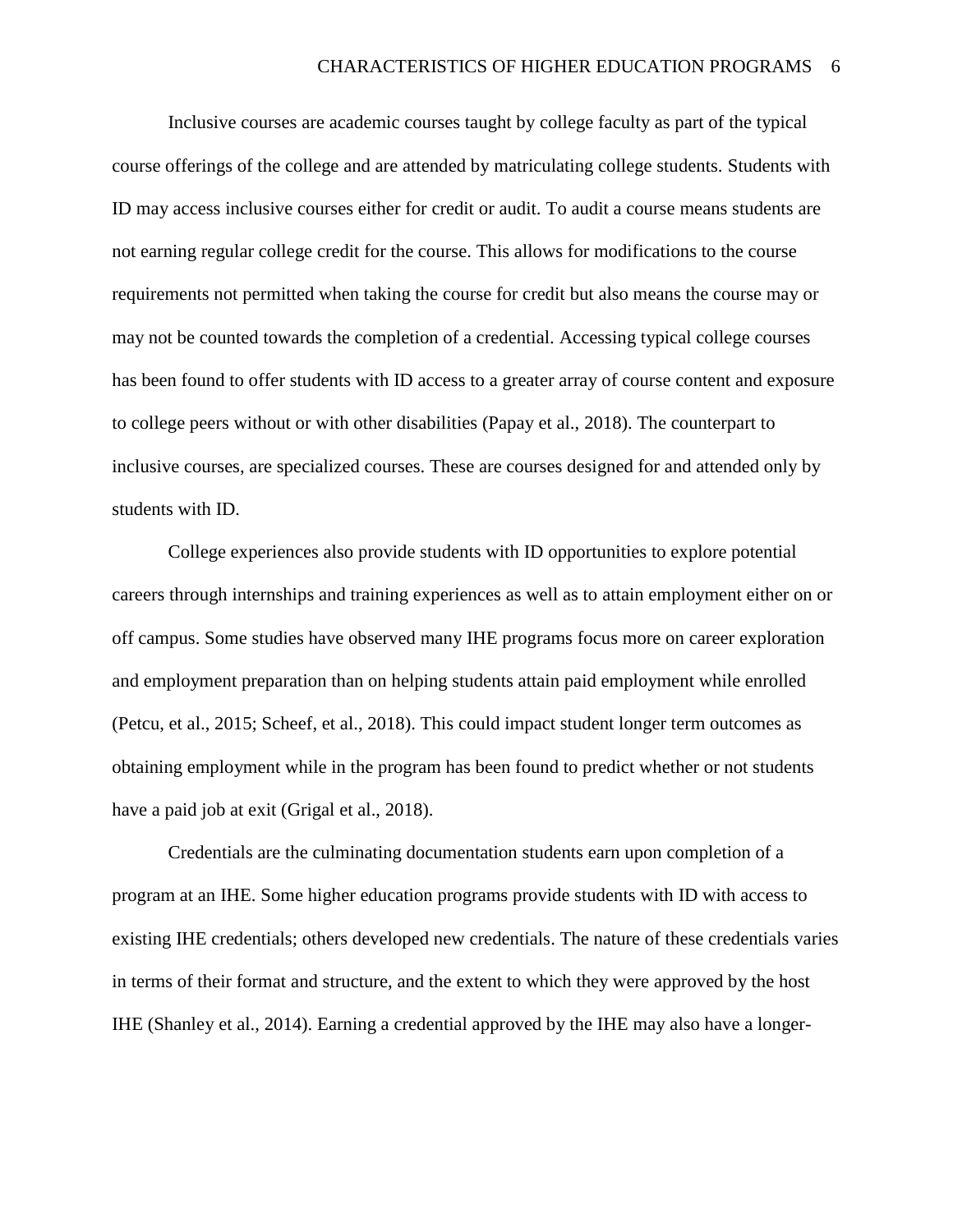term impact on student outcomes as it has also been found to be a predictor of students having a paid job at program exit (Grigal et al., 2018).

The 2009 national survey of existing PSE programs conducted by Grigal et al. (2012) provided a snapshot of the landscape of service prior to the implementation of the HEOA and its subsequent investments into policy and program development efforts. As the authors acknowledged, "As it turns out, this survey was completed at an important time, right before the field it was describing embarked on significant changes" (p. 232). Ten years have passed since those data were collected and we now have the opportunity to reassess current provisions of higher education for students with ID and reflect on what has and has not changed. Using data captured by a national survey conducted in 2019, the current study provides an updated descriptive summary of existing PSE options for students with ID in the United States, sharing demographic information and outlining the extent to which practices in academic access, career development and employment, campus engagement, and credential attainment are being implemented in those programs. The study addressed the following research questions:

- What are the primary characteristics of programs at institutions of higher education (IHE) enrolling students with ID?
- What is the level of academic and campus access offered to enrolled students with ID?
- How are colleges and universities serving students with ID addressing career development and employment?
- What credentials are being offered to students with ID and what are the attributes of these credentials?

The 2009 survey included several questions no longer asked as part of the current survey, and some response options have changed. Given that, comparisons are made in the discussion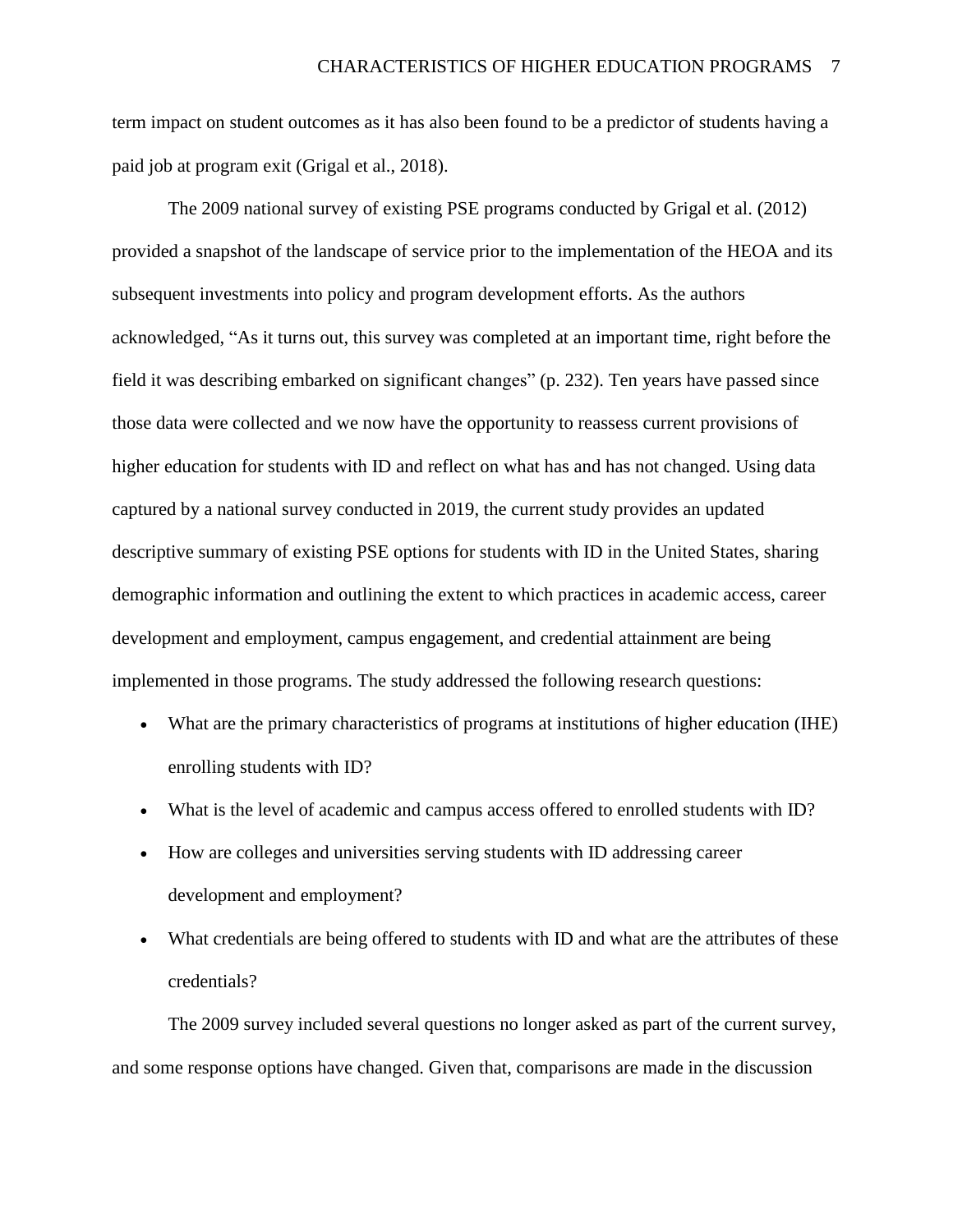section between the present study and results derived from the survey conducted in 2009 are made on several variables.

#### **Method**

Data for this study were derived from a survey used to update a directory of college and university programs enrolling students with ID maintained by the Institute for Community Inclusion at the University of Massachusetts Boston. As mentioned previously, this directory was initially developed using the findings from the survey conducted by Grigal and colleagues in 2009 and has been updated periodically over the past decade. All data were self-reported by higher education program personnel and not externally validated.

The survey consisted of 50 questions in eight areas: demographics, attendance requirements, acceptance process, retention and completion rates, costs, academics, employment, and housing and extracurricular activities. The primary purpose of the survey was to identify existing available programs and provide this information to the general public; therefore, required questions were limited to name of the IHE, the program name, address, and contact information. All other survey questions were optional; thus, response rates to individual questions varied. For the present analysis, we omitted responses to questions having less than a 50% response rate.

The survey was conducted between January and August of 2019. A fillable online survey was sent via email to the contact person for each existing program listing in the directory. In instances where existing information was available, the survey was prepopulated with this information. Follow-up reminder emails were sent to non-respondents. When emails were reported as non-deliverable, website contacts were reviewed to update the contact person and calls were made to each non-respondent. As of August 1st, 2019, 200 respondents had either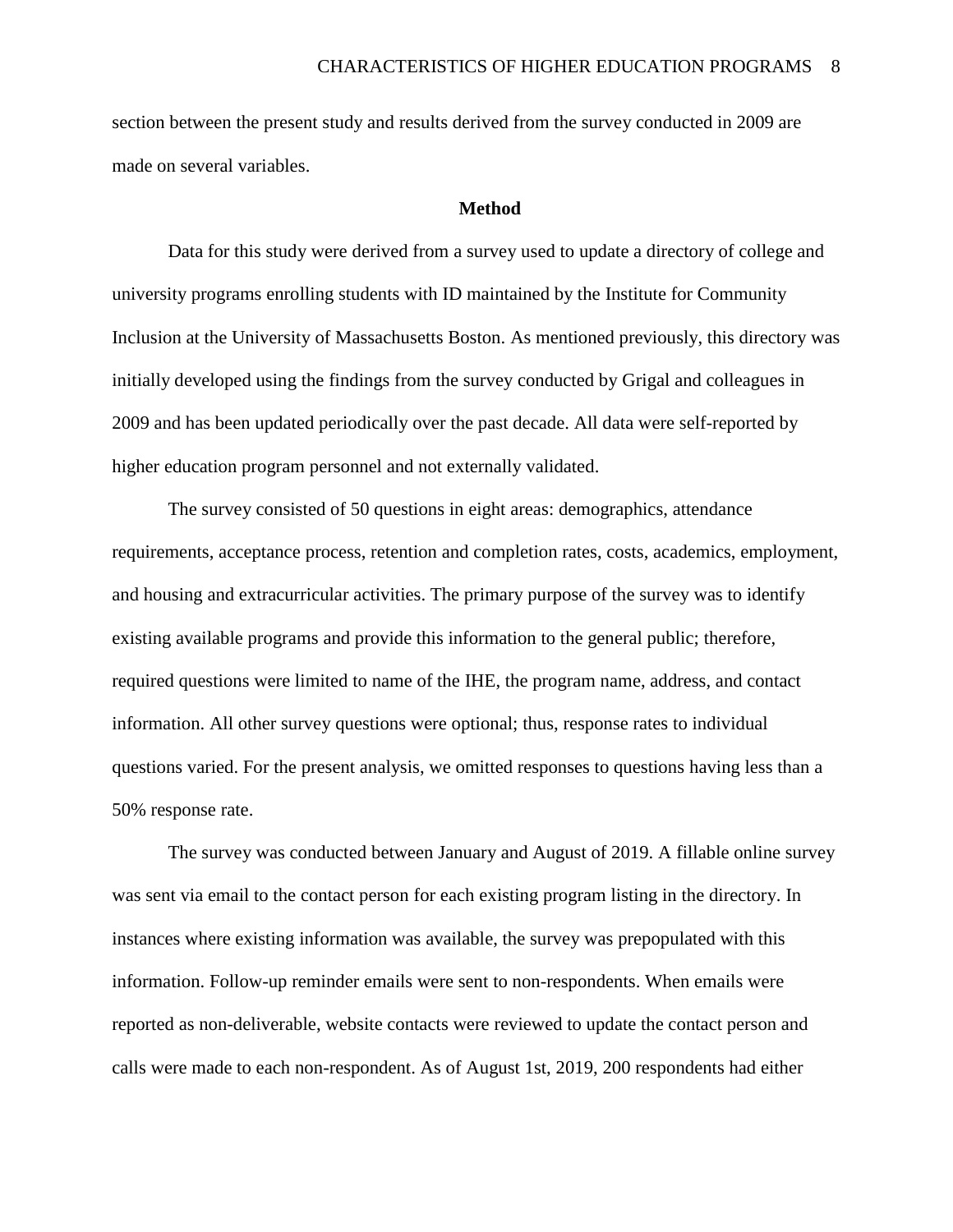completed the survey or had confirmed existing program data were current and did not need updating. Sixty-six programs did not respond therefore we cannot confirm if any changes were needed on existing program information in the directory or if the preexisting information was reviewed and deemed accurate. In addition to updating information about existing programs, eight additional programs were also added to the directory throughout this period as information about them became available.

To ensure a consistent sample for analysis in the present study, we selected only those programs which: 1) were operated by, located at, or provided access to an accredited IHE that served a range of students (i.e., not only students with disabilities), 2) served students with ID, and; 3) had enrolled students for at least one year. From an initial sample of 274 programs in the directory, we removed seven listings for IHEs that served only students with disabilities and one listing for a program located at a nonaccredited IHE. We removed an additional nine programs that had not yet enrolled students, for a total of 17 programs removed from the sample. The final sample consisted of 257 programs. Data were analyzed using Microsoft Excel.

#### **Results**

### **Characteristics of Programs at IHEs for Students with ID**

Programs were located in all but one state (West Virginia). The majority of programs (*n* = 229) were operated by an IHE. The remaining 28 programs were either college-based transition programs operated by a school district in partnership with an IHE (*n* = 17), an external support service providing access to but not affiliated with an IHE  $(n = 3)$ , or a program operated by an adult service agency  $(n = 8)$ . Two hundred thirteen (213) or 82.9% of these programs were located at a public IHE, 44 programs or 17.1% were at a private IHE. Just over half (56.8% or 146) operated at a 4-year college or university, and 102 or 39.7% programs were at a two-year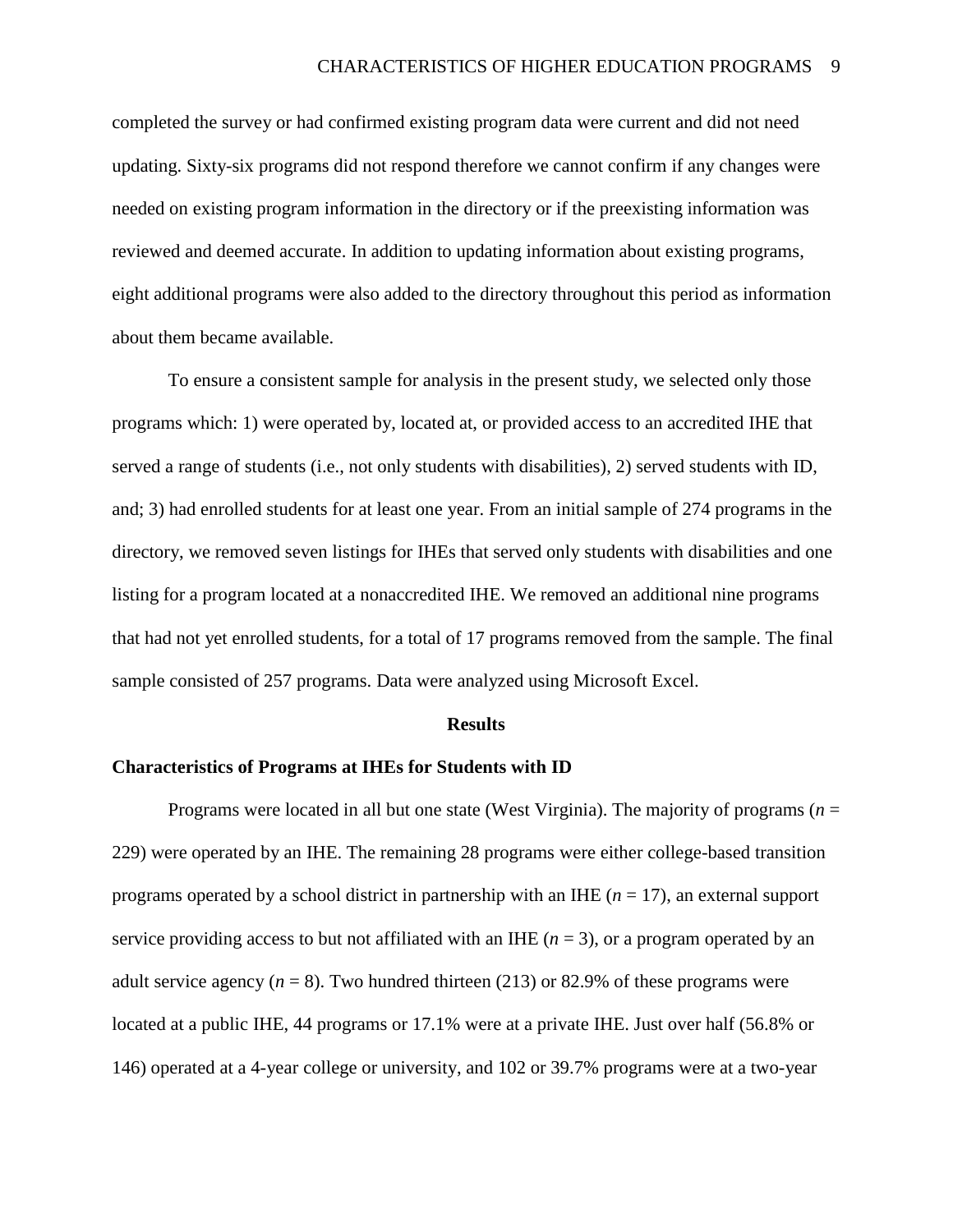community college. Only five programs were located at or associated with a technical or trade school, and five operated on multiple campuses including 2- and 4-year IHEs.

A little over a third of programs  $(n = 91, 35.4\%)$  were approved as a CTP, allowing them to offer federal financial aid to eligible students with ID. An additional 14 programs ( $n = 5.4\%$ ) reported they had applied to become a CTP and were awaiting approval from the federal student aid office. Almost a third of the programs ( $n = 80, 31.1\%$ ) indicated they had received funding from the TPSID model demonstration program either in 2010-2015, 2015-2020, or both; with 177 (68.9%) of respondents indicating their programs had never received TPSID funding.

**Planned Program Length**. The most common length for programs was two years ( $n =$ 91, 35.4%), followed by programs whose length was variable from student to student (*n* = 74, 28.8%). A few programs were one year ( $n = 13, 5.1\%$ ) or three years ( $n = 20, 7.8\%$ ) in length. Only 33 programs (12.8%) indicated they were four years or more and 88% of these were at four-year colleges and universities. Twenty-six programs (10.1%) did not respond to the question about planned program length.

**Students Served.** Programs were required to confirm they served students with ID but could also indicate if their program served students with other disability labels. A majority of programs ( $n = 216, 84.0\%$ ) supported students with autism. More than a third of programs ( $n =$ 102) also indicated they served students with other disabilities, such as cerebral palsy or traumatic brain injury or specified a type of ID such as Down syndrome. The majority of programs reported they served only adult students who were no longer attending high school (*n* = 155, 60.3%). Fewer programs reported serving only students enrolled in high school (*n* = 49, 19.1%) or serving both adults and high school students (*n* = 53, 20.6%).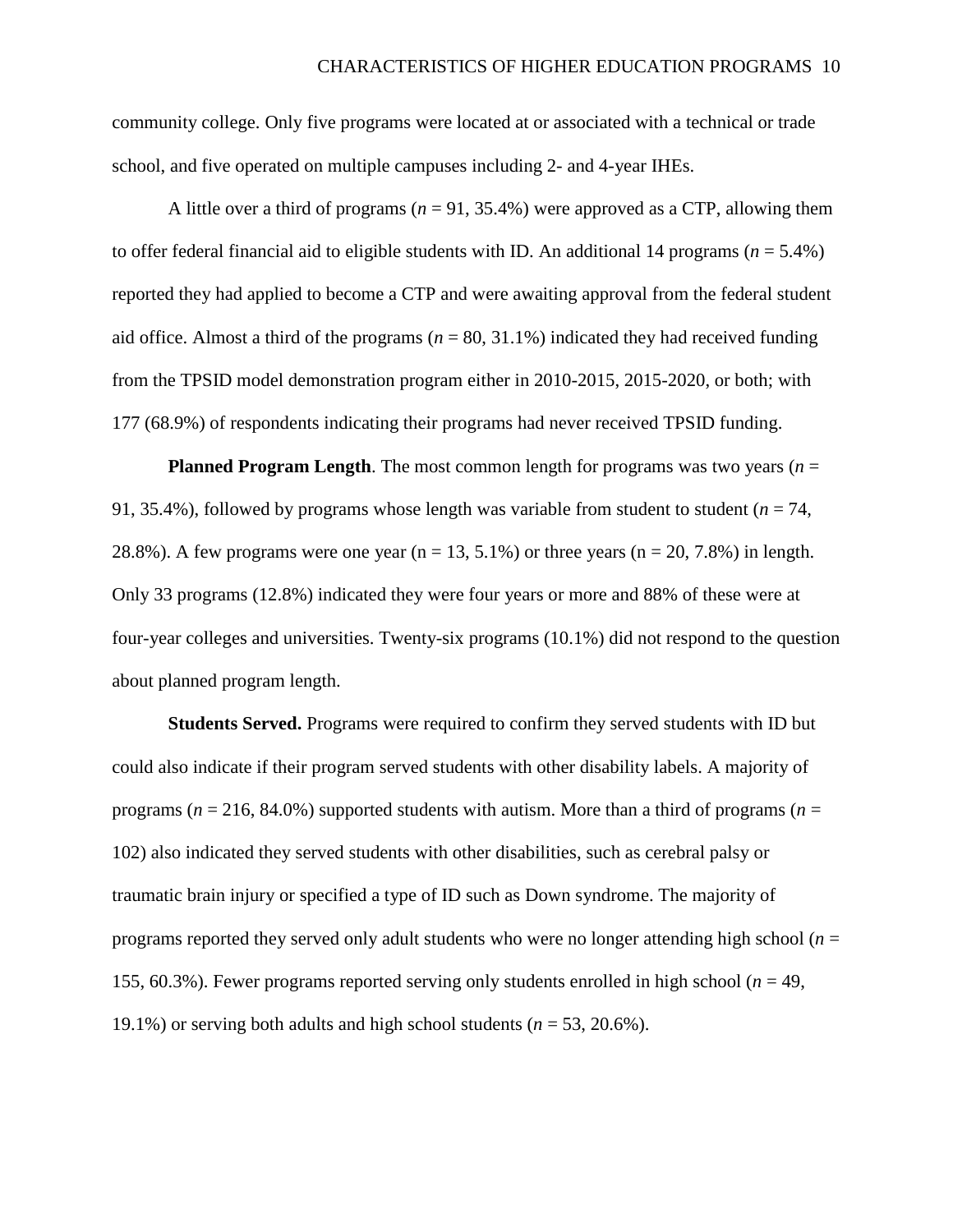**Number of Students Enrolled***.* A total of 6,090 students were reported to be enrolled at 222 programs. Thirty-five programs did not report the number of enrolled students. The average program size was 27 students, the median size was 16 students, and the mode was 15 students.

**Admissions Criteria.** Basic admission requirements were reported by 246 programs. The survey provided five response options for potential admission requirements and allowed respondents to enter other requirements. A required age range was the most frequently reported admission requirement (181 programs, 70.4%). Of these programs, 179 (98.9%) had a minimum age requirement and 136 (75.1%) had a maximum age at which students are admitted. For minimum age, the mean, median, and mode were 18 and the range was 16 to 21. For maximum age, the mean and median were 25, the mode was 21, and the range was 21 to 99. The frequencies of the other four admission requirements were: a diploma other than a regular high school diploma (e.g., IEP diploma, certificate of attendance) is accepted (*n* = 134, 52.1%), the student must be a resident of the state where the program is located  $(n = 63, 24.5\%)$ , the student must be enrolled in a particular school system/local educational agency  $(n = 48, 18.7\%)$ , and the student must have a regular high school diploma (*n* = 3, 1.2%). Seventy-six programs (*n* = 29.6%) entered other requirements such as documentation of ID, minimum reading or other academic level, eligibility for Vocational Rehabilitation (VR)/Medicaid/Individuals with Disabilities Education Act (IDEA), a required level of independence, employment experience, ability to abide by a code of conduct, and interest/motivation for enrolling in higher education.

**Program Costs.** Annual program costs (tuition, room and board, or other charges) were provided by 141 programs. At 18 programs students were charged \$0 (including tuition and other charges). At programs where students were charged more than \$0, the mean tuition was \$11,200 per year (median \$6,592, range \$46 - \$56,000), the mean room and board was \$9,036 per year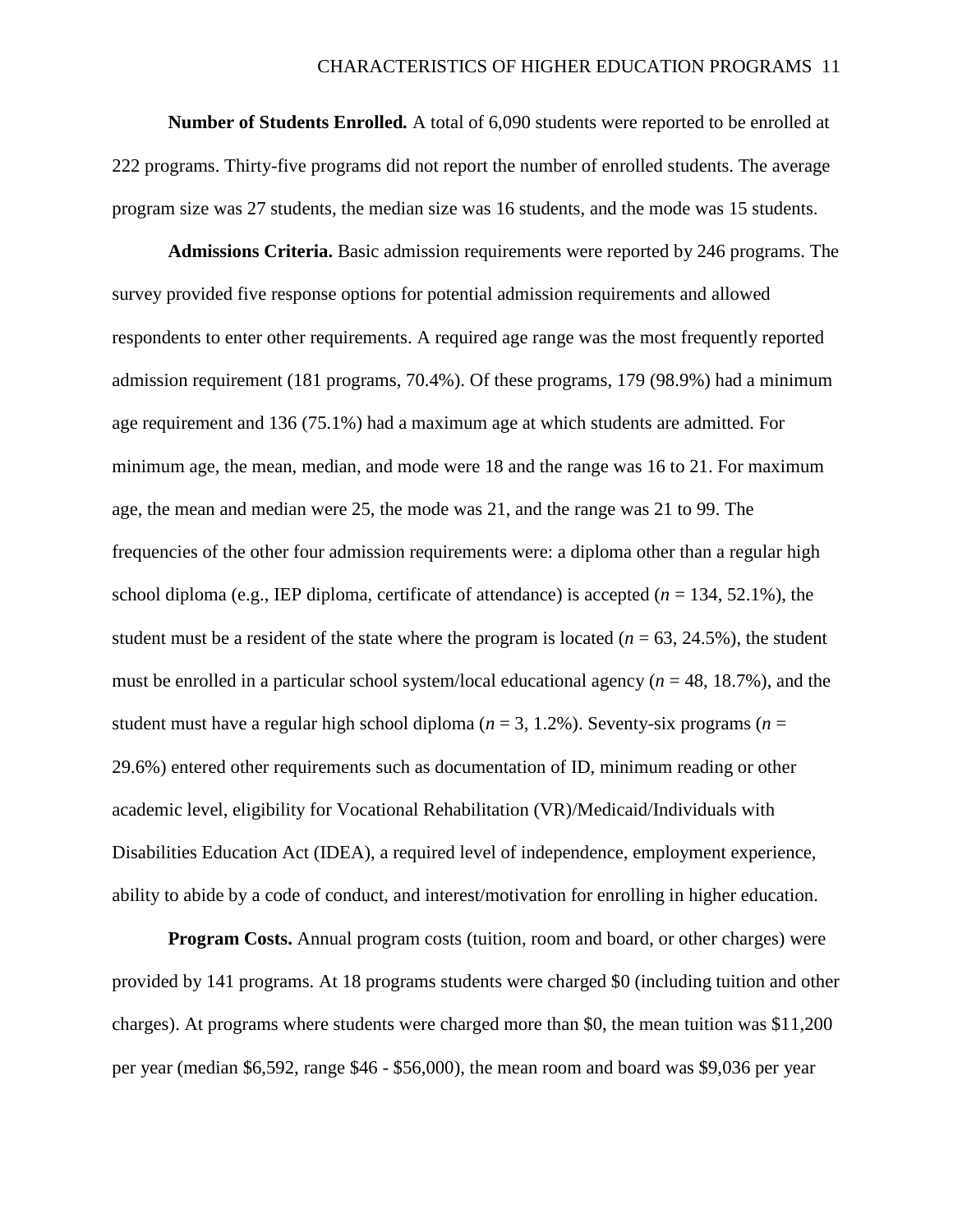(median \$9,628, range \$708 - \$16,750), and the mean program fee was \$4,281 per year (median  $= $3,000$ , range \$20 - \$16,940). Some programs listed other costs, for example books and supplies, transportation, support service fees, or student activity fees. At programs with other costs greater than \$0, the mean other costs were \$2,140 per year (median \$959.50, range \$15 - \$12,200). Total cost for programs charging students more than \$0 had a mean of \$14,689 per year (median = \$8,607, range \$15 - \$70,000).

**Student Funding.** Student method of funding was provided by 250 programs. The most frequently reported source of funding was private pay (*n* = 187 programs, 72.8%) followed by scholarships ( $n = 140, 54.5\%$ ) and VR funds ( $n = 133, 51.6\%$ ). Other sources of funding included federal financial aid ( $n = 91, 35.4\%$ ), local school district funds ( $n = 89, 34.6\%$ ), adult intellectual/developmental disability state/agency funds (*n* = 82, 31.9%), grant funding (*n* = 77, 30.0%), Medicaid waiver or day habilitation funds (*n* = 53, 20.6%), tuition waivers (*n* = 45, 17.5%), and other sources ( $n = 27, 10.5$ %). Seven programs (2.7%) did not answer this question. Eighty-six programs (33.5%) listed at least one scholarship available to students with ID.

#### **Academic and Campus Access Offered to Enrolled Students with ID**

**Academic Access.** Access to typical college courses was reported by 222 of the 257 programs;  $67.7\%$  of the programs ( $n = 174$ ), indicated students with ID were able to take courses for audit, 51.0% of programs ( $n = 131$ ) indicated students with ID were able to take courses for credit, and 39.3% of programs ( $n = 101$ ) indicated students were able to take continuing education courses. Students did not take any typical college courses at 24 programs (9.3%). Eleven programs did not respond to this survey question (see Table 1).

At 162 programs (63.0%), students were reported to take specialized courses only for students with ID. Of the remaining programs, 67 (26.1%) reported students did not take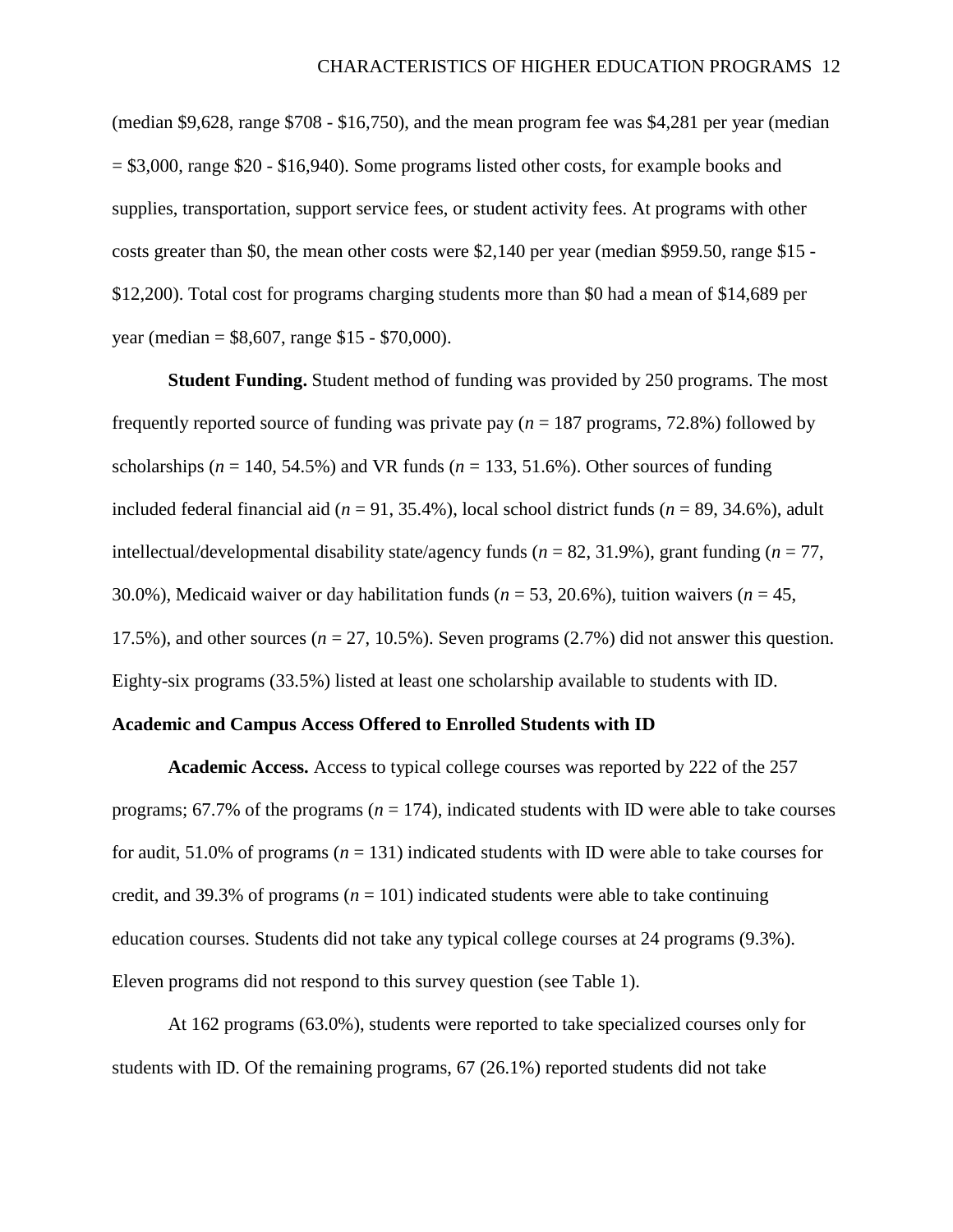specialized classes and 28 (10.9%) did not answer the question. The survey asked for examples of special classes. The most prevalent example of separate class provided was a class to teach particular skills, for example independent living or life skills, social skills, employment or career skills, or self-advocacy skills.

**Campus Access**. Eighty-six programs (33.4%) offered housing to students with ID, 150 programs (58.4%) did not offer housing, and 21 (8.2%) did not respond to this question. Of the programs offering housing, 64 (74.4%) offered inclusive on-campus housing, 23 (26.7%) offered inclusive off-campus housing, 6 (7.0%) offered specialized on-campus housing, and 10 (11.6%) offered specialized off-campus housing (see Table 1). Eleven programs offered another type of housing with most describing unique structures or systems developed to create access to housing such as options available to students but not affiliated with the IHE or program.

At 193 programs (75.1%) students were reported to join registered student organizations. The remaining programs reported students did not join student organizations ( $n = 32, 12.5\%$ ) or did not answer this question ( $n = 32, 12.5\%$ ). The survey asked programs to describe social/extracurricular activities and organizations in which students participated. Several programs responded students could participate in any social club or organization on campus. Many programs listed theater or sporting events attended by students and social activities in which students participated. Twenty-two programs specifically listed Best Buddies, a national volunteer program supporting one-to-one friendships for people with intellectual and developmental disabilities [\(www.bestbuddies.org\)](http://www.bestbuddies.org/) as an activity.

### **Career Development and Employment**

Two hundred twenty-one programs (86.0%) reported students participated in at least one type of career development activity. Students were reported to be participating in a range of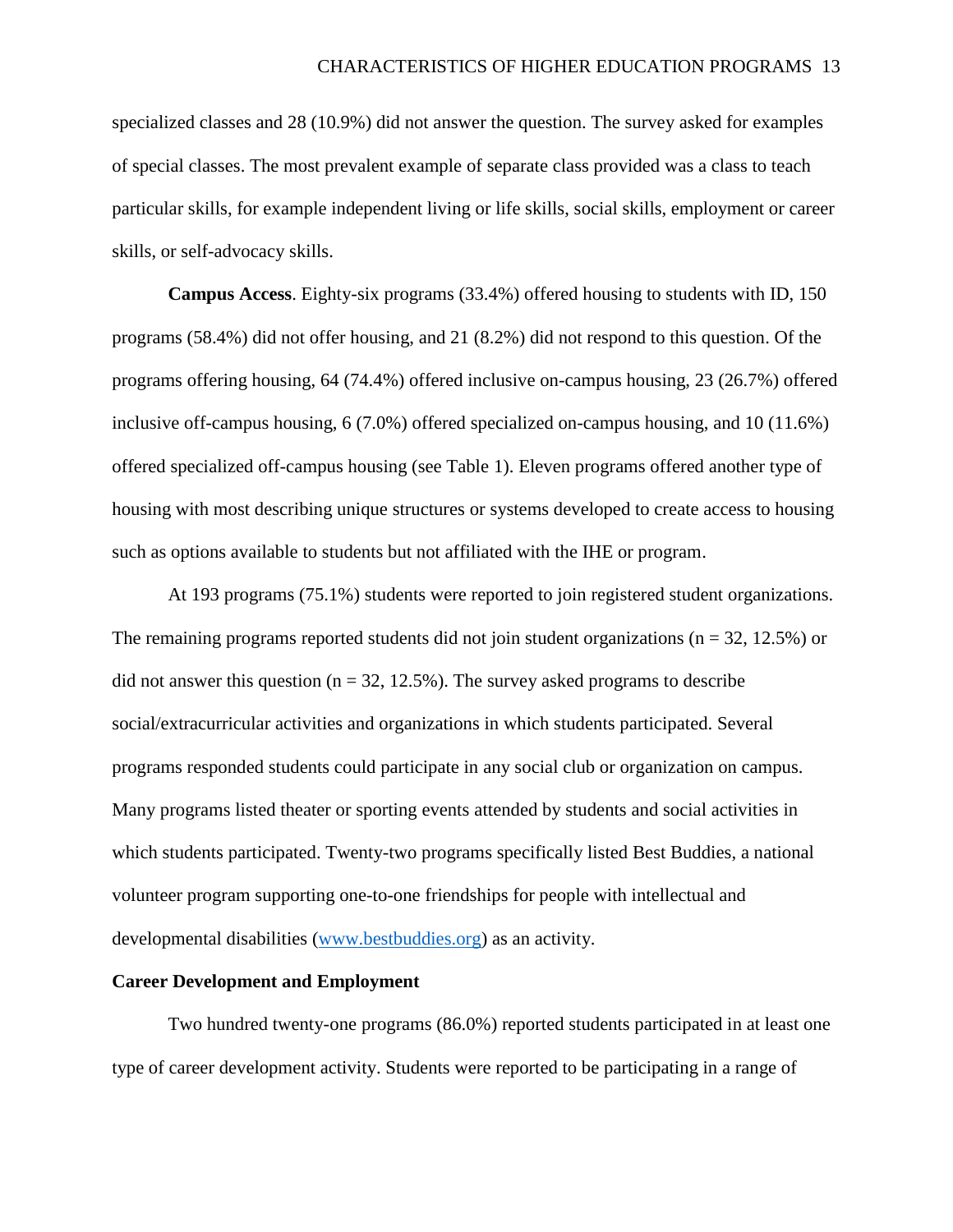career development activities including internships (*n* = 200 programs, 77.8%), volunteer work (*n* = 181, 70.4%), community service (*n* = 149, 58.0%), and work study (*n* = 57, 22.2%). Five programs (1.9%) responded students did not participate in any of the career development activities listed, and 31 programs (12.1%) did not respond to the career development question.

Respondents were asked to provide the percentage of students in the most recently completed academic year who were engaged in paid, competitive employment while attending the program. The employment rate of students while enrolled was reported by 178 programs (69.3%) and ranged from 0 to 100% with a median of 40%. One third of respondents indicated 20% or fewer of the students enrolled were employed, 35% of respondents indicated 21-60% of their enrolled students were employed, and 30% of respondents indicated over 60% of enrolled students were employed. Respondents were also asked to provide the percentage of students who completed the program in the previous year who had attained paid competitive employment within 90 days of exiting. Just over half of the respondents answered this question ( $n = 146$ , 56.8%). The employment rates of students within 90 days of exit ranged from 0 to 100% with a median of 65%. Twenty-three percent of the programs who responded indicated 20% or fewer of the students were employed within 90 days of exit, 25% of respondents indicated 21-60% of their enrolled students were employed within 90 days or exit, and 52% of programs indicated over 60% of enrolled students were employed within 90 days of exit.

#### **Credentials**

Over two thirds of the respondents ( $n = 175, 68.1\%$ ) reported offering some type of credential, and of those, 63 offered a credential approved by the IHE. Fifty programs reported they did not offer a credential and 32 programs did not respond to the credential question. Nineteen programs offered a credential open to all students at the IHE compared with 95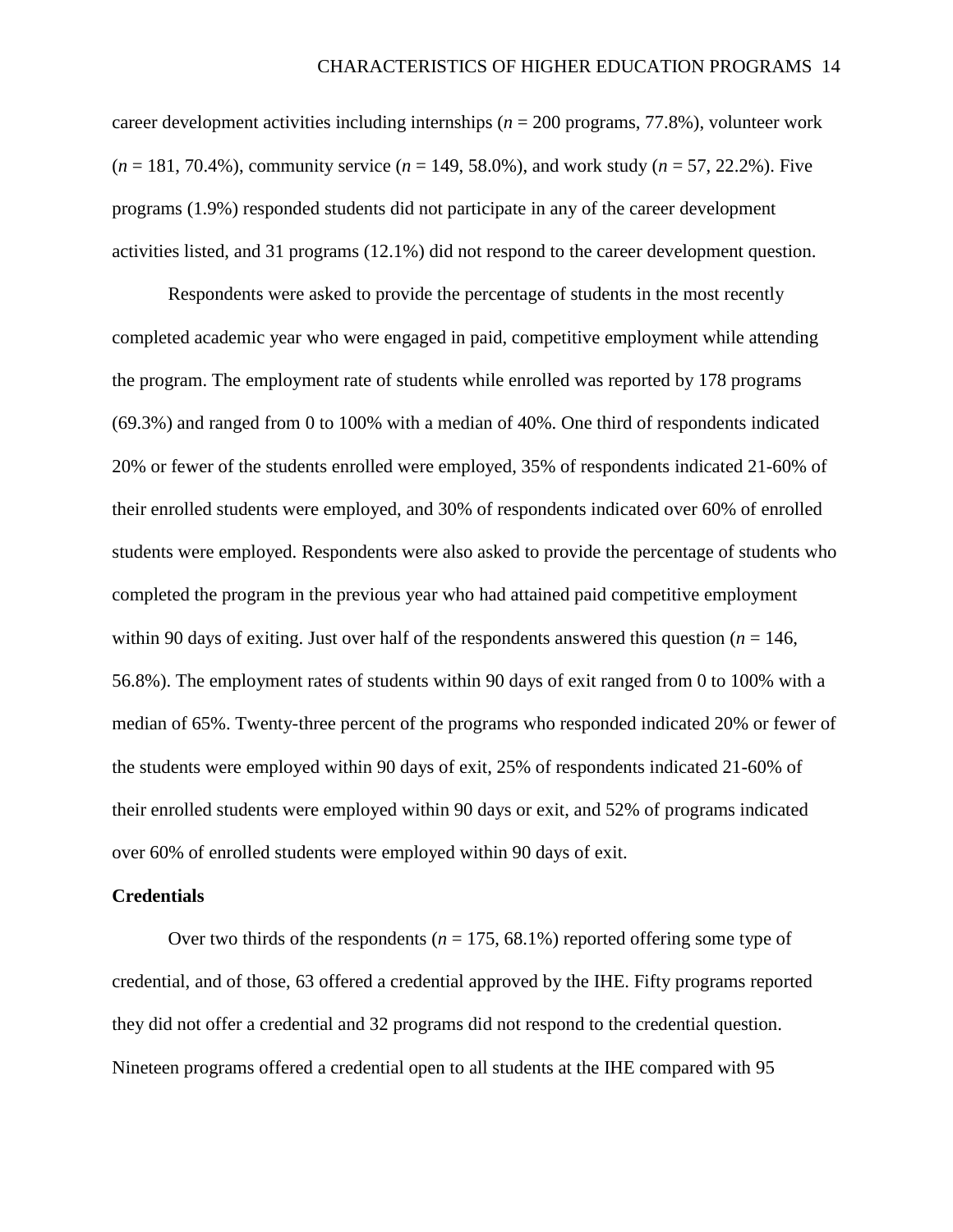programs which offered a credential only for students in the program. Twenty-seven programs offered a continuing education credential. Twenty-five programs responded they had a credential but did not provide additional detail.

## **Discussion**

The substantial investment in the past decade to expand or enhance PSE options for students with ID has resulted in a growing number of IHEs enrolling these students. Data from programs funded by the TPSID model demonstration program provide information about student engagement in critical domains and the associated outcomes; however, these data do not reflect the full universe of existing IHE program offerings in the United States. The present study offers a fuller national picture of currently identified PSE programs enrolling students with ID. In the following discussion, where possible, we make comparisons with the national survey findings from a decade ago (Grigal et al., 2012). A summary of these comparisons is shown in Table 2.

#### **Characteristics of PSE Programs**

A substantial increase in availability of options for students with ID to attend higher education across the U.S. is evident, growing from 149 programs in 2009 to 274 programs as of August  $1<sup>st</sup>$ , 2019 - an increase of 84%. Two hundred fifty-seven programs were included in the sample for the present descriptive analysis, which included programs located in all but one state. The 2009 survey found 11 states with no programs (Grigal, et al., 2012). See Figure 1 for the number of programs in each state.

Two hundred twenty-two programs reported the number of students attending their program in 2019 totaling 6,090 students. These findings offer the first national estimate of the number of students with ID enrolled in higher education in the US. Thirty-five programs did not report the number of enrolled students. Currently students with ID attending colleges and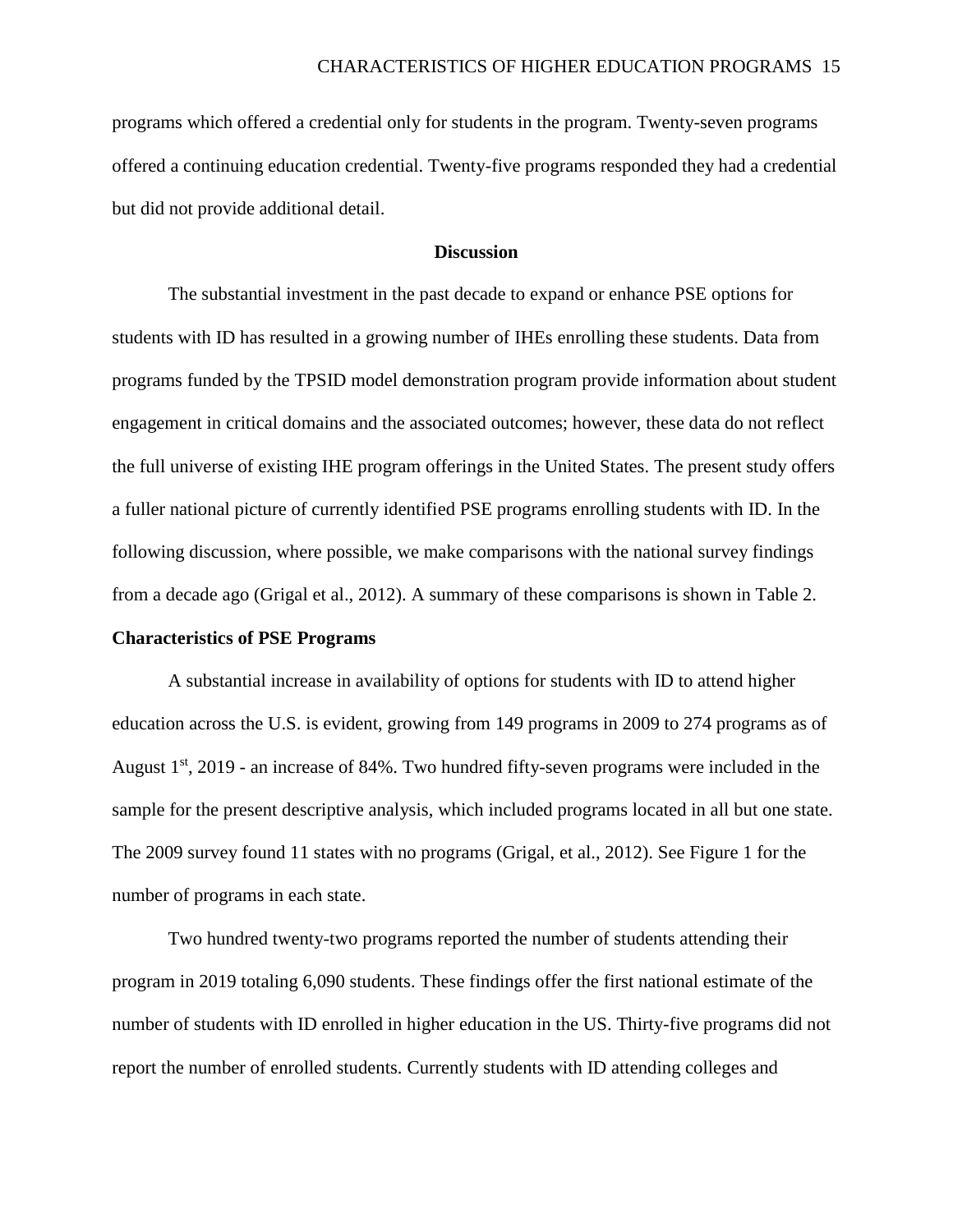universities are either not present or not easily discernable in other existing national higher education datasets (Grigal, et al., 2019). Given 35 programs failed to provide the number of students served, 6,090 is most likely an underestimate. Using a conservative estimate of 10 students per program attending the 35 programs not reporting the number of students enrolled, there could be an additional 350 additional students or more enrolled in PSE programs in 2019, bringing the more accurate estimate closer to 7000 students. Comparisons with student enrollment from 2009 is not possible, as student enrollment was not sought in that study.

Although there has been a considerable increase in the number of higher education institutions enrolling students with ID, the distribution of programs across two- and four-year IHEs has not changed substantially. In 2009, slightly more than half of the programs (51%) were in four-year colleges or universities and 40% were in two-year community colleges (Grigal et al., 2012) compared with 56.8% and 39.7% in 2019 respectively. Of note is the slightly higher proportion of two-year colleges present in this sample when compared with the programs funded by TPSID grants, where only 31% of the programs in 2018-19 were at two-year colleges (Grigal et al., 2019). This is likely due to the selection criteria used in the TPSID application process which afforded preference to programs able to offer housing. Given most two-year colleges are not able to offer housing, this likely resulted in a greater number of four-year colleges and universities receiving TPSID grants than four year or community colleges (Grigal et al., 2016).

Only 1.9% of programs surveyed in 2019 were located in career/technical education (CTE) colleges (referred to in the survey as technical or vocational/trade school) compared with 10% of programs located at CTE colleges in 2009 (Grigal et al., 2012), indicating a substantial decrease in such programs. The limited number of options for students with ID at CTE colleges highlights the need to conduct outreach, disseminate knowledge, and provide technical assistance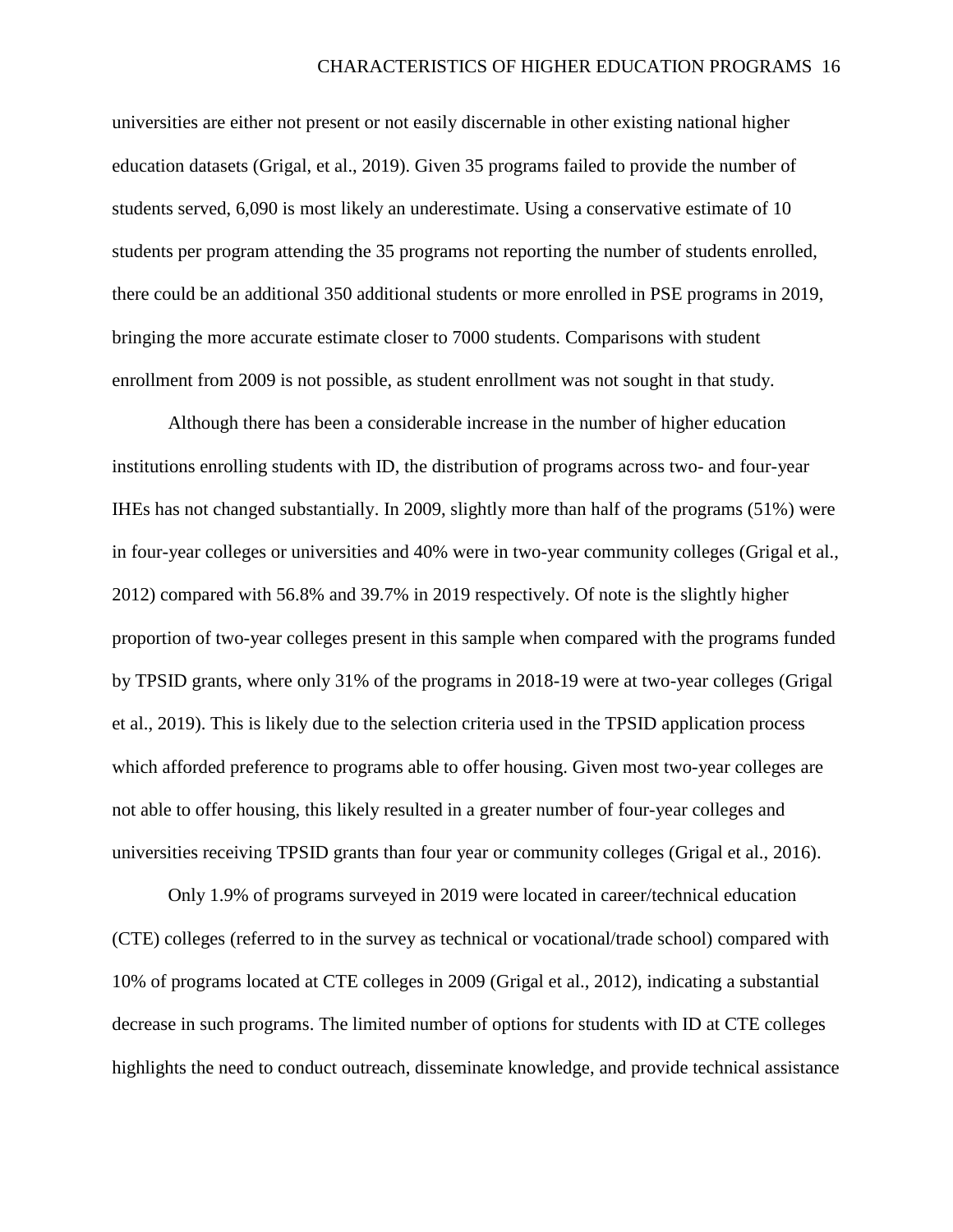to the CTE community to ensure this higher education option is a choice for more students with ID who are interested in careers requiring specialized training (Lombardi, et al., 2018).

The type of IHE (i.e., two- or four-year) did not necessarily reflect the length of the program. For example, though almost all four-year programs were at four-year universities, there were twice as many two-year programs than four-year programs at four-year universities. Almost 30% of programs indicated program length varied depending upon the needs of the student, indicating the person-centered approach required in the TPSID programs may be used widely by IHE programs. The issue of optimal program length remains to be examined, particularly in light of findings by Grigal, et al., (2018) who found students with ID attending federally funded TPSID programs had an increased likelihood of obtaining paid employment as the number of years they attended a program increased. These authors contended the impact of program length on employment might be due to a lack of effort in earlier years to help students obtain paid employment (Grigal et al., 2018).

About 60% of programs served *only* students who had graduated or exited high school while almost 20% of programs served *only* students who were still enrolled in high school. Our findings reflect a decrease in the overall proportion of programs serving transition-aged high school students since 2009 (26%, Grigal, et al., 2012). A similar decrease in the percentage of students attending college-based transition programs has been found in data on TPSID model demonstration programs (Grigal et al., 2019). Findings from both data sources suggest although there has not been a decrease in the number of college-based transition programs, there has been a larger emphasis on developing programs for students who exited high school.

**Prevalence of TPSID Programs.** The present survey found 80 programs, about a third of existing programs in the US, had received TPSID funding, suggesting the TPSID model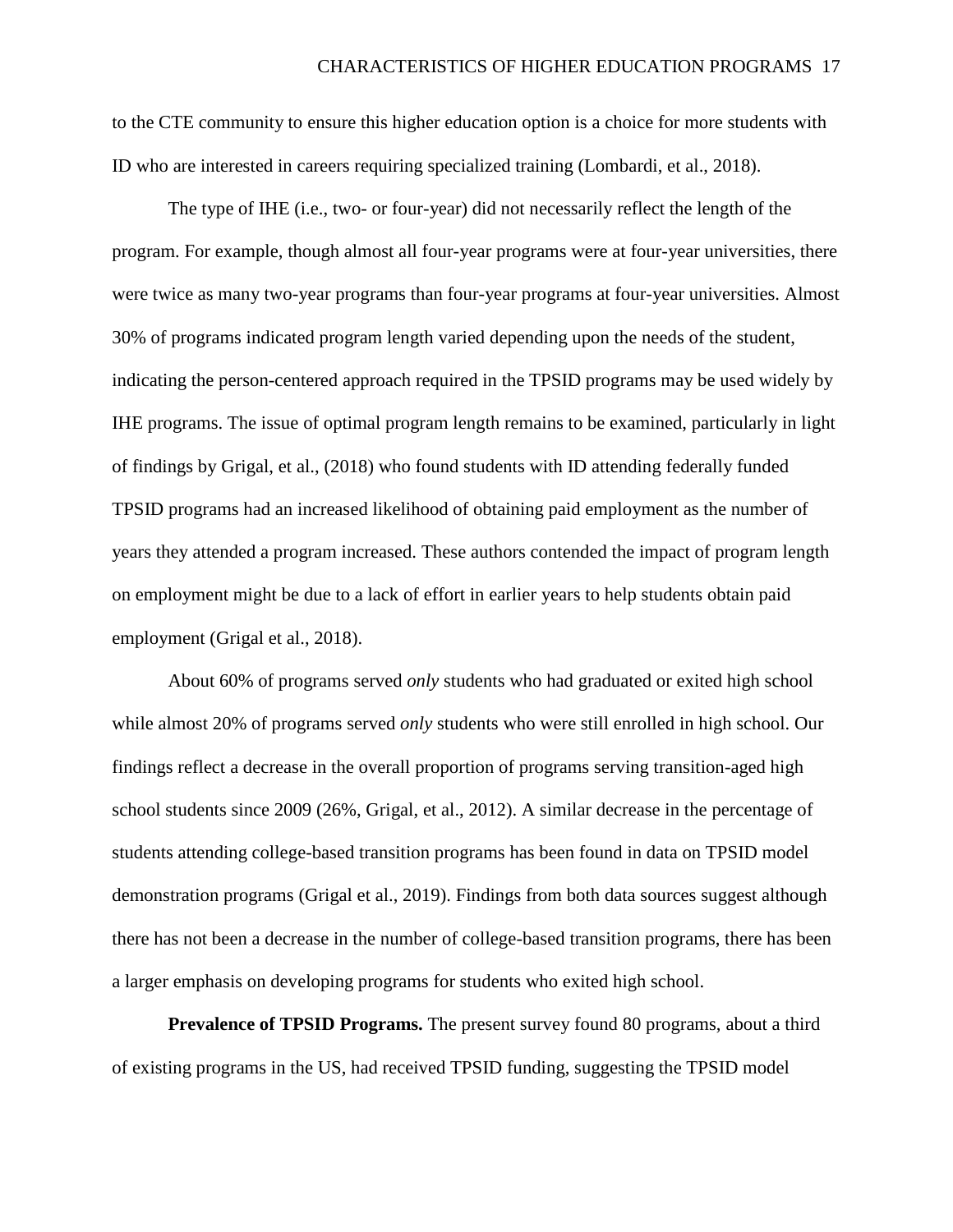demonstration program has led to a portion of the growth in available higher education options. However, the majority of programs (68.9%) have not received any TPSID funding, indicating substantial program development outside of this source of funding. Grigal, Hart, and Papay (2019) suggest the TPSID model demonstration program has spurred interest in inclusive higher education as evidenced by statewide initiatives, including expanded state policies or funding. In a recent policy summary, Jernudd, et al., (2019) identify 27 pieces of proposed legislation and 11 pieces of passed legislation addressing higher education for students with ID.

#### **Costs and Funding**

In the 2016-2017 academic year, the average cost of attending college in the U.S. including tuition, fees, room, and board was \$17,237 at public institutions, \$44,551 at private nonprofit institutions, and \$25,431 at private for-profit institutions and these costs have been rising annually over the past 15 years (National Center on Education Statistics, 2019). For families of students with ID, understanding what to anticipate in terms of the costs of college and the potential funding resources is vital. This is especially true for those families who may have been discouraged from expecting their child with an ID to go to college and thus may not have created a college savings account for their child (Kelley & Westling, 2019).

Our findings captured the costs of the PSE programs enrolling students with ID and included information on tuition and fees, room and board, as well as program-specific fees and other charges. Slightly over half of programs provided information on their costs, and these costs reflected great disparity, with a median cost of \$8,607 and a range from \$15 to \$70,000. The majority (72.8%) of programs reported students with ID were paying for college tuition and fees with family funds, reflecting an increase in use of family funds from the national survey conducted in 2009 (61%, Grigal et. al., 2012). Scholarships were the second most frequently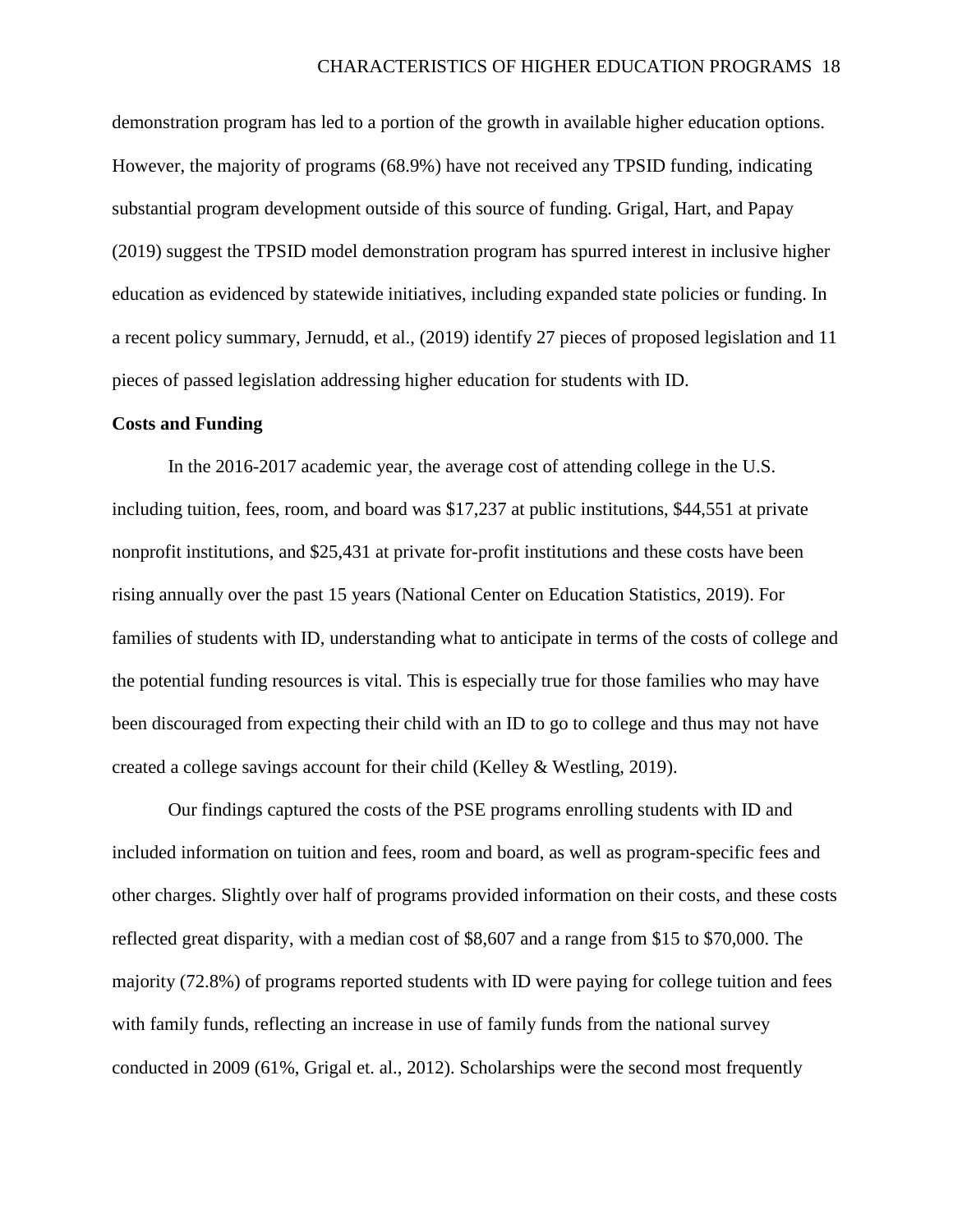identified payment mechanism (54.5% of programs) with a third of programs listing at least one available scholarship, a large increase over the 30% of programs listing scholarships as a funding option in 2009 (Grigal et al., 2012).

Preparation for employment is a focus in many PSE programs for students with ID (Petcu, et al., 2015; Scheef, et al., 2018) making these programs a seemingly good fit for the intended focus of vocational rehabilitation (VR) services. Our findings support this with VR being the third most cited method of payment for college (51.6%); an increase from the 30% of programs listing VR as a funding option in 2009 (Grigal et al., 2012). However, state and local support for use of VR funds for students with ID to access PSE has been inconsistent (Lee, et al., 2018) making it difficult for some students to receive these services in higher education (Grigal et al., 2016). To address this inconsistency, the Office of Special Education and Rehabilitative Services (OSERS), recently issued guidance seeking to clarify the sanctioned use of VR funds to support students with ID attending college (USDOE, 2019).

Given the process to award federal student aid (FSA) to students with ID attending approved CTPs had not yet been implemented at the time of the 2009 study, direct comparisons cannot be made in the use of this funding source. Our findings reflect just over a third of programs (35.4%) reported students used FSA funds to cover costs of attendance. While our data did not provide levels of individual student usage, a recent report from the NCC indicated FSA was awarded by 98 colleges and universities to 459 students with ID in 2019 (Grigal, et al., 2019). A total of \$2,064,362 was awarded in Pell grants, \$73,627 in Supplemental Education Opportunity Grants, and \$48,528 in federal Work-Study (Grigal et al., 2019). As the availability of FSA offerings grow, usage data will be helpful in determining its impact on student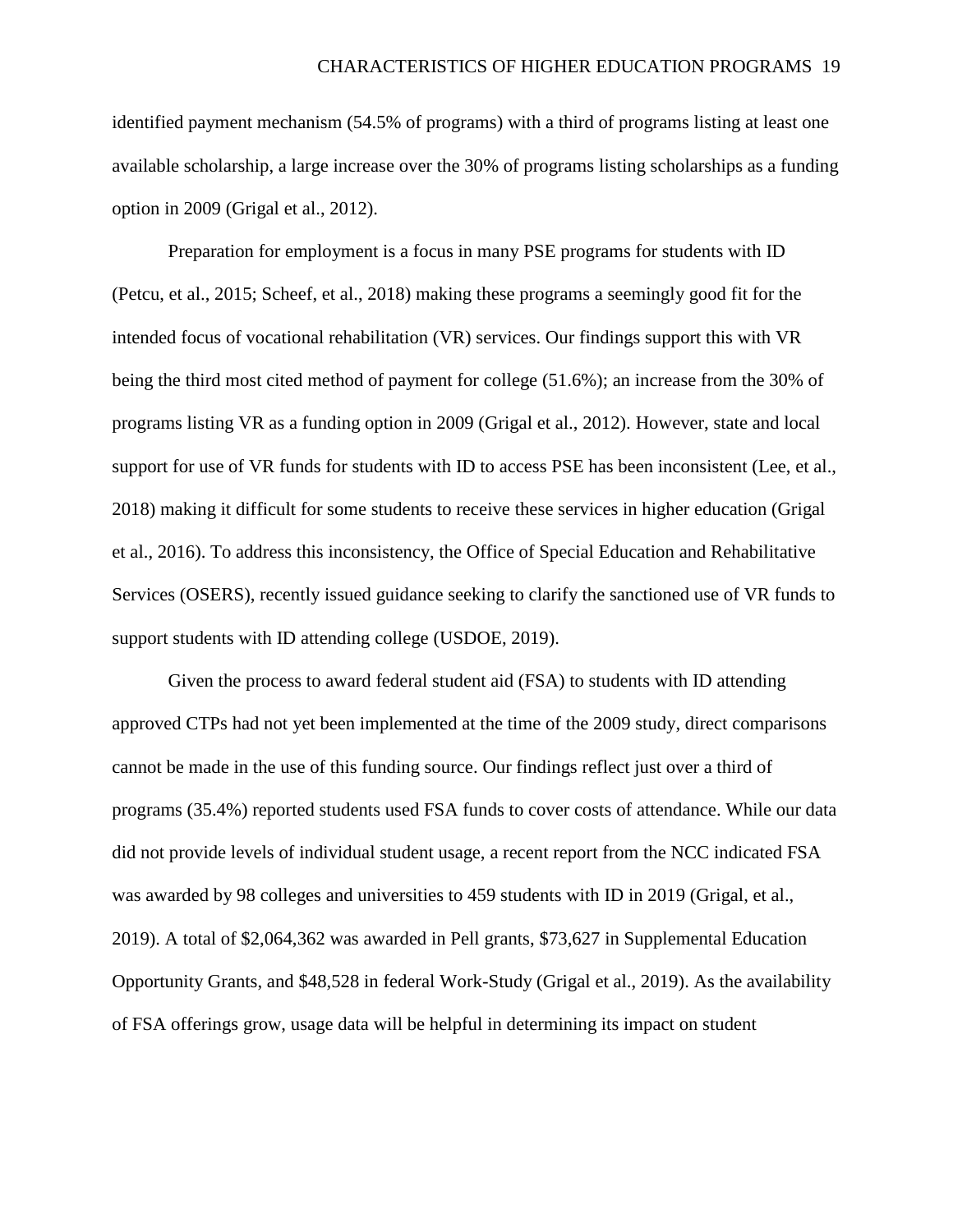enrollment and outcomes. Given the high percentage of students using personal funds to cover enrollment costs, there remains a need to expand access to FSA for students with ID.

Finally, use of Medicaid waiver funds to support student tuition almost doubled from 11% in 2009 (Grigal et al., 2012) to 20.6% in 2019, but is still not a widely used option. Medicaid waiver fund availability and eligibility criteria varies immensely from state to state which may contribute to the underutilization of these funds (Parisi & Landau, 2019). While there is room for improvement to ensure equitable access to all available funding sources, our findings indicate students with ID are using a variety of sources to fund their college education, not unlike their college peers without ID (National Center for Education Statistics, 2019).

### **Academic and Campus Access**

**College Course Access.** Several factors impact the type and number of college courses students with ID are allowed to access including faculty concerns, university policies, and available supports (Gibbons, et al., 2015; Griffin, et al., 2016; Plotner & Marshall, 2014). One study found while faculty were generally positive about the idea of PSE for students with ID, they may worry about the impact participation may have on other students in their classroom (Gibbons et al., 2015). University policies regarding prerequisites and grading may also be barriers to college course access (Plotner & Marshall, 2014). The availability of well-trained peer mentors and other academic supports may have an effect on course participation (Griffin et al., 2016) as may the use of a universal design for learning approach in college classrooms (Love, et al., 2017). Papay, et al., (2018) examined predictors of access to typical college classes by analyzing data on 672 first-year students with ID who enrolled in 3,233 inclusive college courses at TPSID programs. Significant positive predictors included the age of the student, whether the student attended a program offering access to regular student advising or provided an official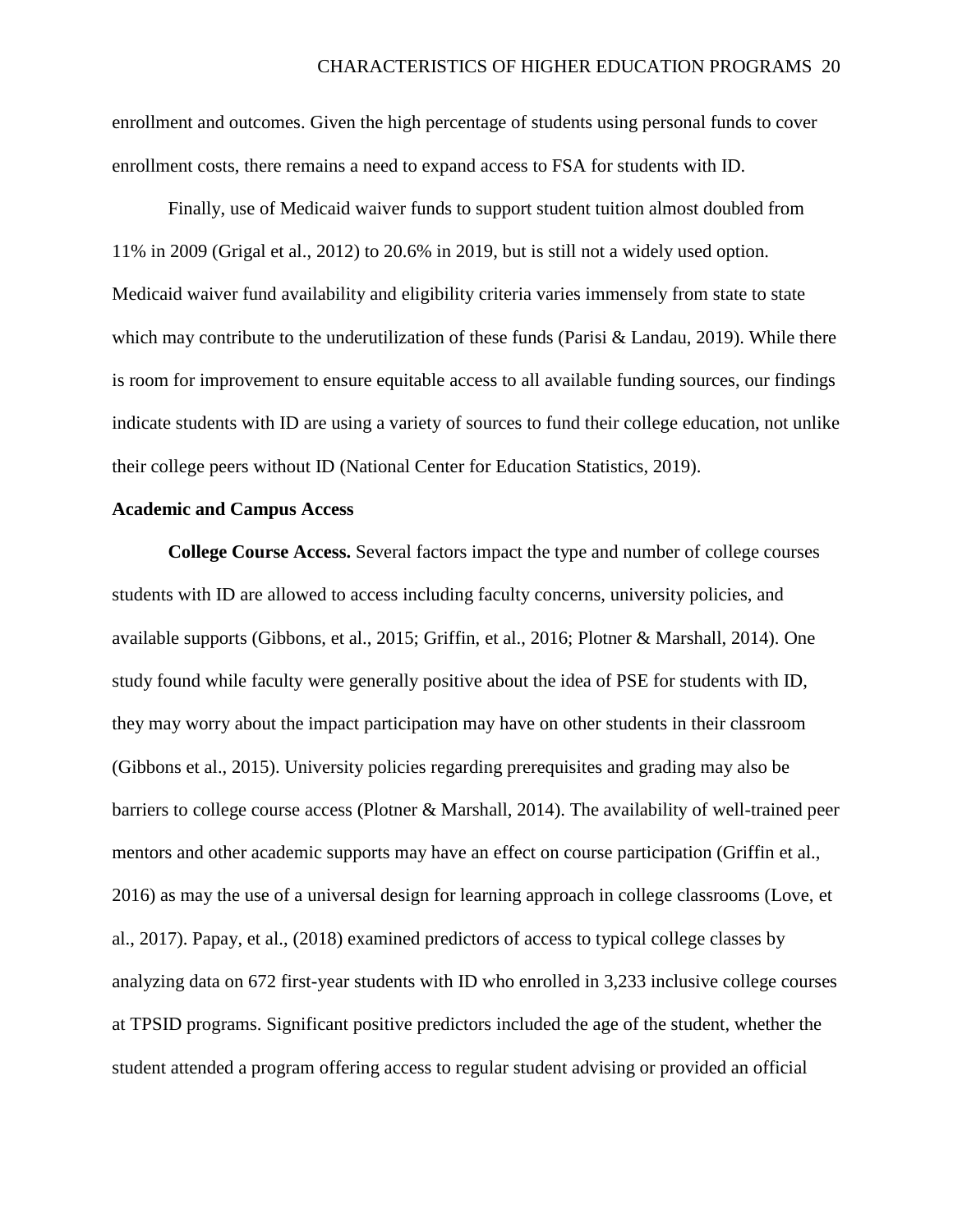transcript, and whether the student had a paid job. A negative predictor was whether the student took any specialized courses (Papay et al., 2018).

In the current study, respondents indicated the enrollment options of college courses students had taken in their program. Slightly over half of programs reported students had the option to take courses for credit, whereas a greater number of programs reported students could audit classes. The option of enrolling in a course for credit may be more related to the policies and practices of the program than to the abilities of the student. For those programs who indicate students only audit college courses, this enrollment option may be a policy of the program, a requirement of the IHE, or a reflection of pre-conceived ideas about the capabilities of students with ID (Papay et al., 2018). There are benefits to the student to be able to take college courses for credit. Courses taken for credit can be counted towards a typical certificate or degree offered by the IHE, whereas those courses taken for audit are likely only to be counted towards a program-specific credential (Grigal et al., 2016). Courses taken for credit can also be transferred to another IHE. Further, in a class taken for credit, the student's experience in the class will be more like other students and interactions with college faculty will perhaps be more authentic than if they are enrolled for audit. On the other hand, the option to audit college courses allows for a more individualized approach to the course content and assignments, which may help to make the course more accessible and meaningful to students with ID.

In addition to typical college courses, 63% of respondents indicated students at their program took one or more specialized courses – those created specifically for the program and attended only by students with ID. In the present study, only 26.1% of programs indicated there were no separate classes (10.9% did not respond to the question). It is discouraging to note the majority of programs relied, at least in part, on separate instruction, given studies attest to the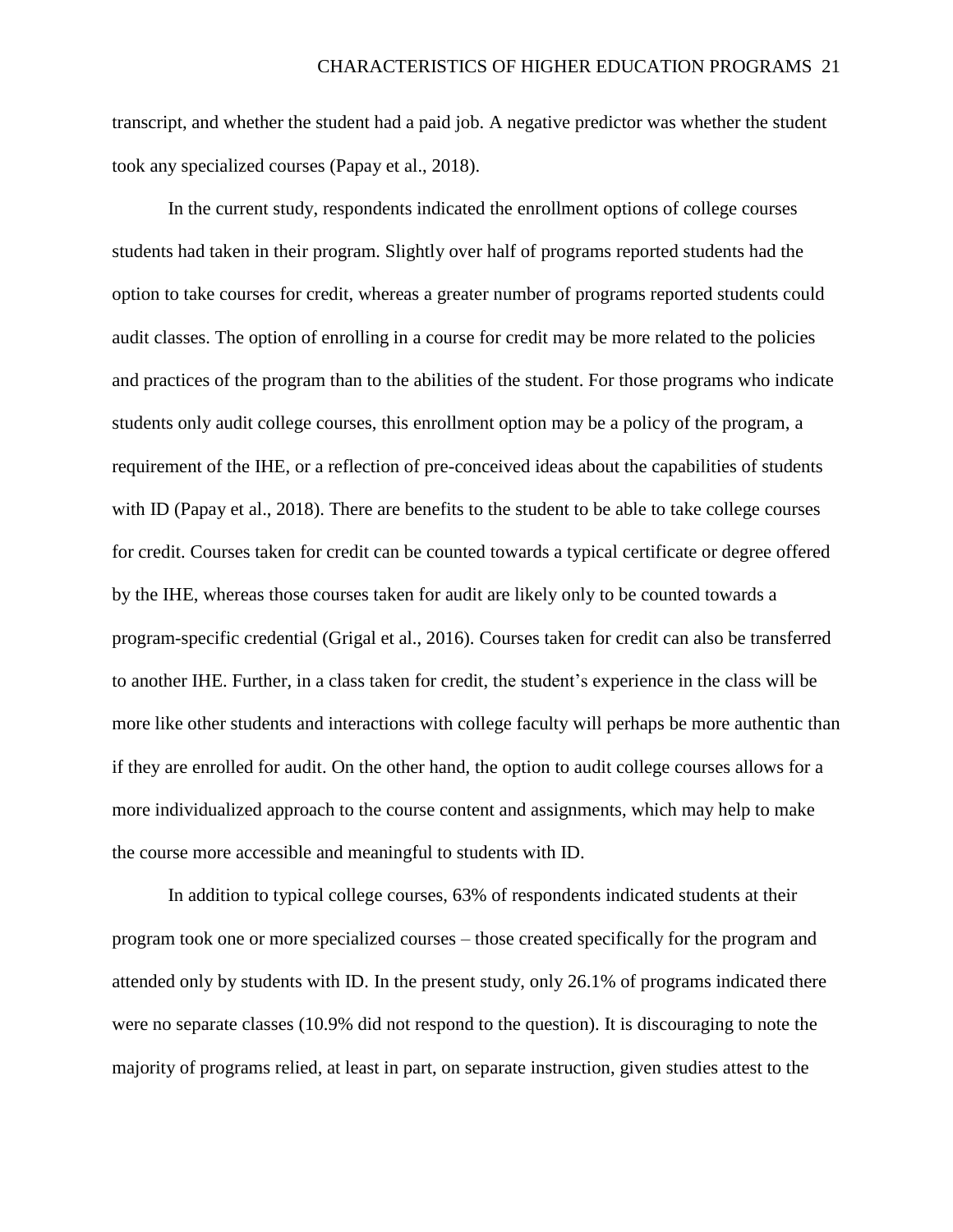positive impact access to inclusive college courses can have on students in these programs. For example, a study by Qian, et al., (2018) of students who attended TPSID programs located at two community colleges found students who enrolled in only inclusive classes were almost five times more likely to have jobs paying minimum wage or above, compared with students who enrolled in some specialized courses. Similarly, a study Grigal, et a., (2018) examining data on students who attended TPSID programs between 2010 and 2015 found students who took higher numbers of specialized courses were significantly less likely to obtain paid jobs while in the program than students who took fewer specialized courses.

In light of this research, it is heartening to see there has been a gradual decrease in the number of programs offering specialized instruction: 75% of programs required specialized courses as part of their program in 2009 (Grigal et al., 2012) as compared to 63% in the most recent study. However, there is more work to be done to ensure students with ID have access to inclusive college courses and program developers understand the implications of continuing to rely on separate, specialized courses (Papay, et al., 2018).

**Campus Access.** In 2019, eighty-six programs or slightly over 33% of college programs offered housing to students with ID, indicating housing options are not available for the majority of students with ID attending college. Furthermore, a quarter of these programs offered specialized (i.e., not inclusive) on- or off-campus housing, suggesting living in campus housing with peers without disabilities is available to an even smaller number of students. In the past decade, while the number of housing options have increased, from 58 college programs offering on or near campus housing in 2009 to 86 in 2019, the proportion of programs offering housing has not increased, and has in fact decreased slightly, since 2009 (Grigal, et al., 2012). Together,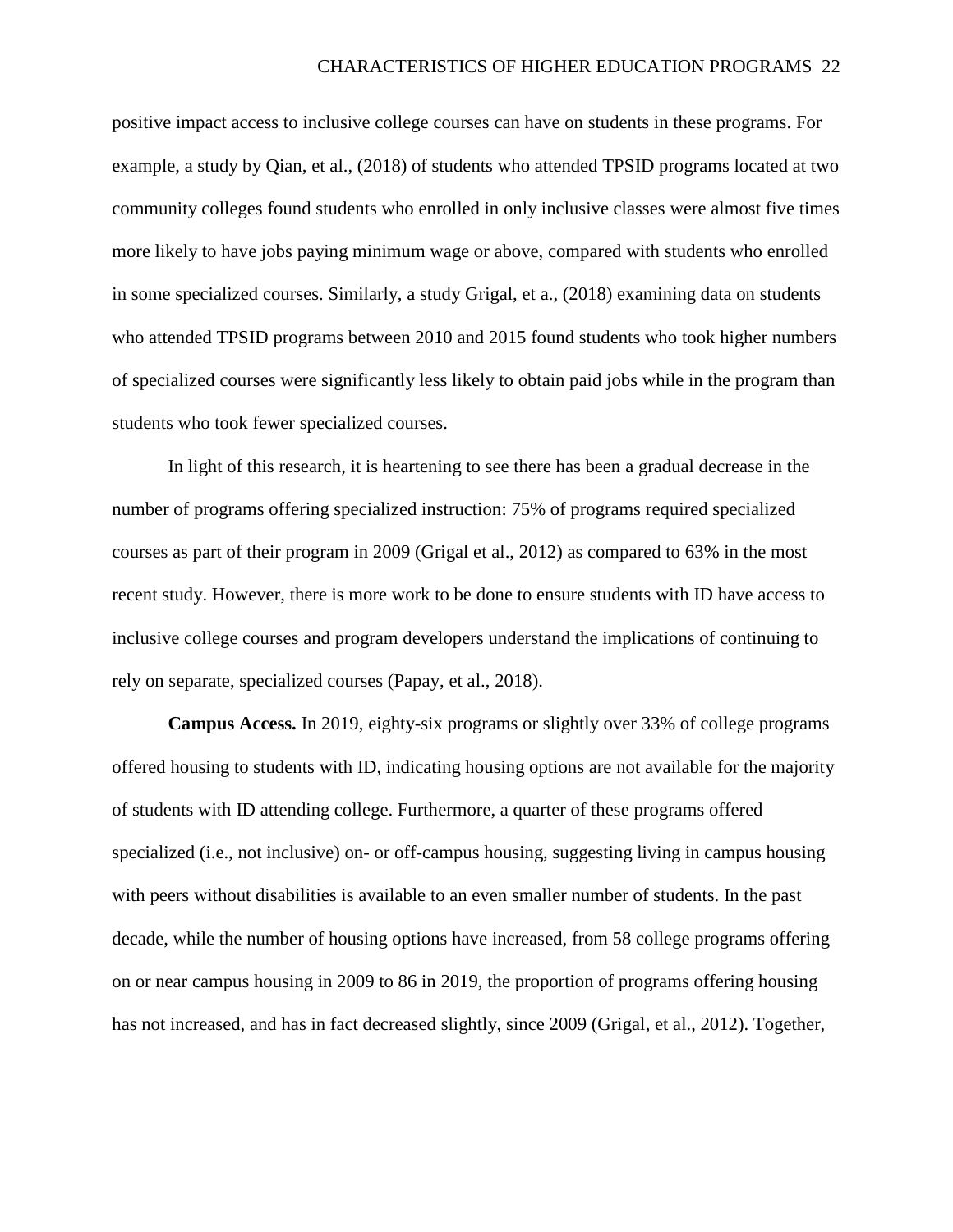these findings indicate access to inclusive campus housing is an area in which little growth has been seen over the past decade.

Documented barriers to establishing access to campus housing include limited space and issues of liability surrounding the perceived vulnerability of students with ID (Kelley, 2017; Plotner & Marshall, 2014). Yet studies have shown college students with ID who live on campus adjust as well as peers without ID (Hendrickson, et al., 2013), and reports from programs offering inclusive campus housing indicate barriers can be overcome through collaborative partnerships across campus (Kelley, 2017).

#### **Career Development and Employment**

A large majority of programs indicated students participated in at least one type of career development activity, such as internships, volunteer work, or community service, while enrolled. Similar to findings from federally funded TPSID programs (Grigal et al., 2019), career development experiences in programs across the nation appeared to focus more on employment preparation activities than on paid employment. These findings echo those of Petcu, et al., (2015) who conducted a national survey of higher education programs serving students with ID finding the majority of students were receiving numerous employment preparation supports but little access to paid work experiences.

In the current study, the percentage of students in paid work varied considerably, with some programs indicating a very low percentage of students in paid employment and others indicating the majority of their students were in paid employment. Without access to individual student-level data, it is not possible to ascertain the true rate of student employment. More than 40% of respondents did not respond to the question regarding percentage of students in the most recently completed academic year who had paid, competitive, integrated work while enrolled. In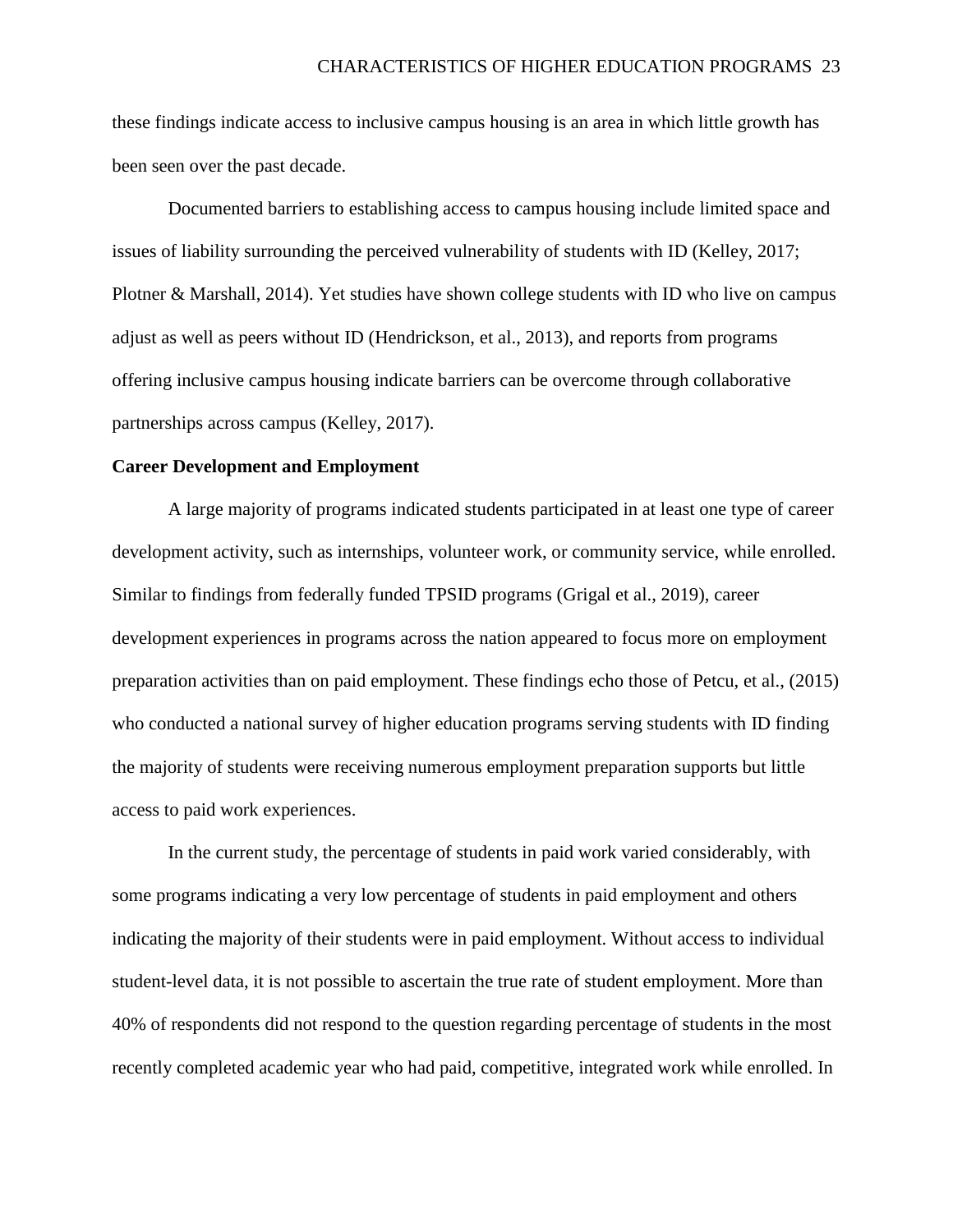contrast, the non-response rate to the question regarding career development experiences was only 12%. We cannot know if respondents failed to answer the former question because they didn't have access to those data or if they had access to the data and choose not to share it.

Of course, the primary purpose of this dataset was not to capture and assess student outcomes but to offer parents and students information about key program features to assist them in identifying college options. Some students and families may place a strong value on employment outcomes and others may not. There is an increased emphasis in the U.S. on documenting the outcomes of college and university graduates (McFarland, et al., 2019). In 2019, the college scorecard tool ( [https://collegescorecard.ed.gov/\)](https://collegescorecard.ed.gov/) was updated to offer prospective students relevant data on potential debt and earnings based on fields of study at specific colleges and universities. This trend may result in a stronger commitment to gathering employment and outcome data in the future for PSE programs enrolling students with ID.

### **Credentials**

Credential attainment is a core indicator of higher education program performance. In the 2009 survey, information about credentials for students with ID were not sought nor reported. The emergence and emphasis on credential development and attainment in PSE programs for students with ID is a sign of growth and demonstrates an increased alignment with traditional higher education accountability structures. Most higher education programs for students with ID result in the attainment of a certificate rather than a degree (Grigal et al., 2019). The programs responding to our survey offered credentials which varied in the type: some provided only to students in the program whereas others were available to all students at the IHE including students with ID. In some programs, credentials were approved or issued by the IHE, but at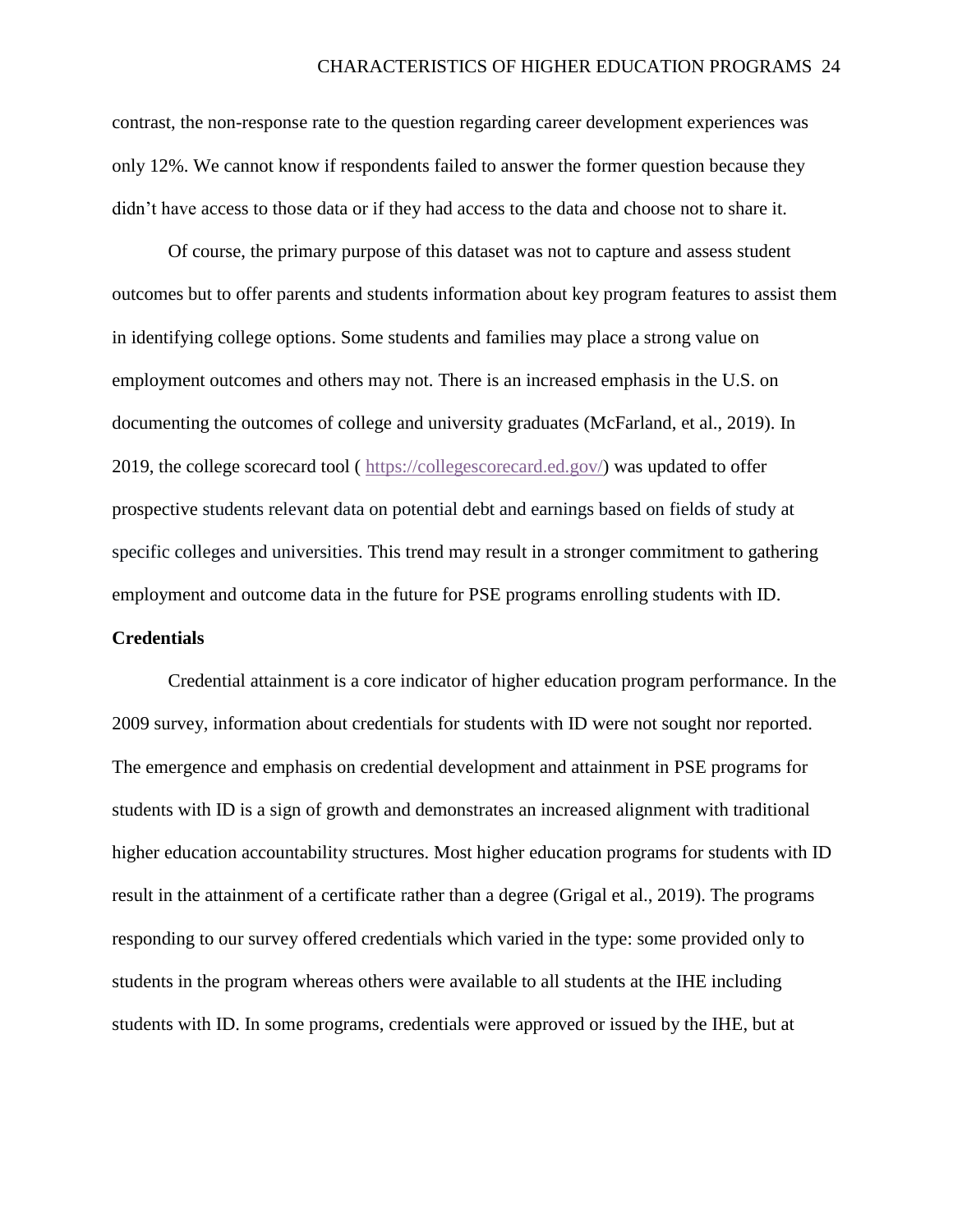others the credentials were issued by the program and not by the IHE. Just under a third of programs either awarded no credential or did not respond to the question about credentials.

The issuing entity of credentials may have an impact on student outcomes; as highlighted in a study by Grigal et al., (2018) who found earning a credential awarded by the IHE significantly increased the odds of having a paid job within 90 days of exit. PSE programs for students with ID must balance meeting the needs of students by offering a person-centered approach and a flexible course of study with the need to offer a rigorous course of study resulting in a high-quality credential. This is an area of continuing development, and our findings indicate credentials approved by an IHE are currently not available at a majority of PSE programs enrolling students with ID.

#### **Limitations**

The present study has several limitations which must be acknowledged. Being included in this directory was optional for every college program, and while there was an offer made to every new program to be added, it was up to each program to determine whether or not they were to respond to the survey. Therefore, existing programs may be missing. Data were selfreported and programs were not asked to submit supporting documentation to verify their responses. Almost all questions on the online survey were optional, therefore missing data existed for many of the questions We attempted to address this by eliminating variables where the response rate fell below 50%. However, missing data may present a potential for bias in our findings. In particular, there was a high degree of missing data for questions related to the employment rates of students as well as related to program costs. It is also possible items on the survey may have been interpreted differently by programs. Finally, the lack of individual student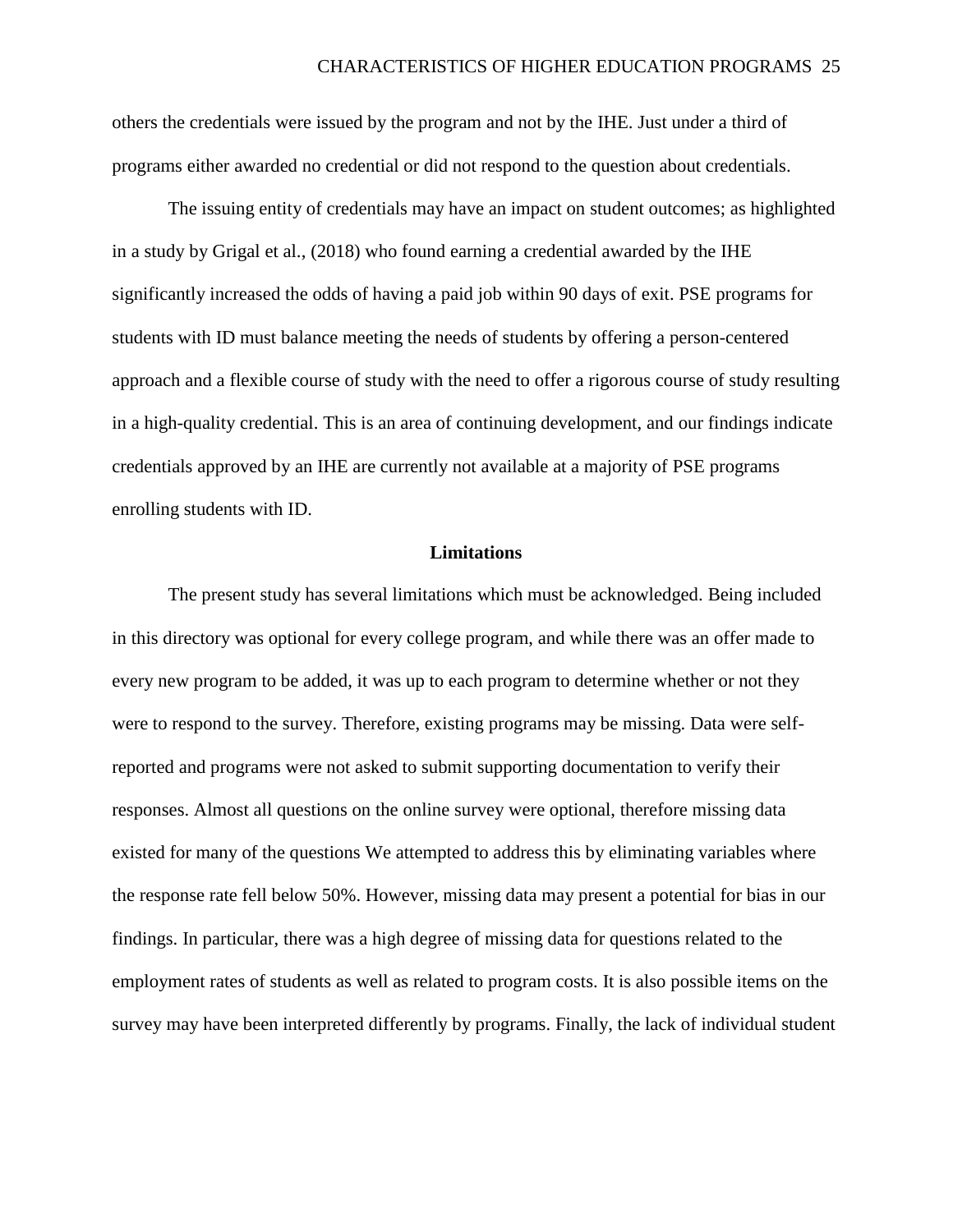data prevented clearer information about the employment experiences and college courses accessed by students enrolled in these programs.

### **Implications for Practice**

Implications from our study cross various realms of practice including K-12 special education and transition, personnel preparation, and higher education. It is a challenging transition to go from a special education experience in a high school to learning with peers without disabilities on a college campus. One way to ease this transition for students with ID is through the provision of college-based transition services; supporting students with ID to receive their transition services on a college campus. Our findings suggest the development of this type of transition services is slowing down. While earlier efforts aimed at developing these kinds of experiences demonstrated positive outcomes in terms of LEA and IHE collaboration, increased in student employment and self-determination (Dwyre & Deschamps, 2013; Grigal, Dwyre, et al., 2012), the data from this study illustrate these services remain somewhat limited and efforts to further develop them have diminished. Practitioners seeking to better support students to access college experiences while still in high school can work with existing programs to build collaboration. They can also investigate existing resources about aspects of college-based transition practices to better facilitate these experiences on campuses (Hanson, 2019; Paiewonsky, et al., 2018) and explore collaborative efforts with local IHEs.

Our findings confirm significant growth has occurred in the availability of college and university options for students with ID. Consequently, more than 6000 students with ID are now enrolled in higher education, and it is likely these numbers will continue to grow. This suggests educators are becoming more aware of PSE options for students with ID and may be better preparing students and their families to seek out and engage in the college search process. Yet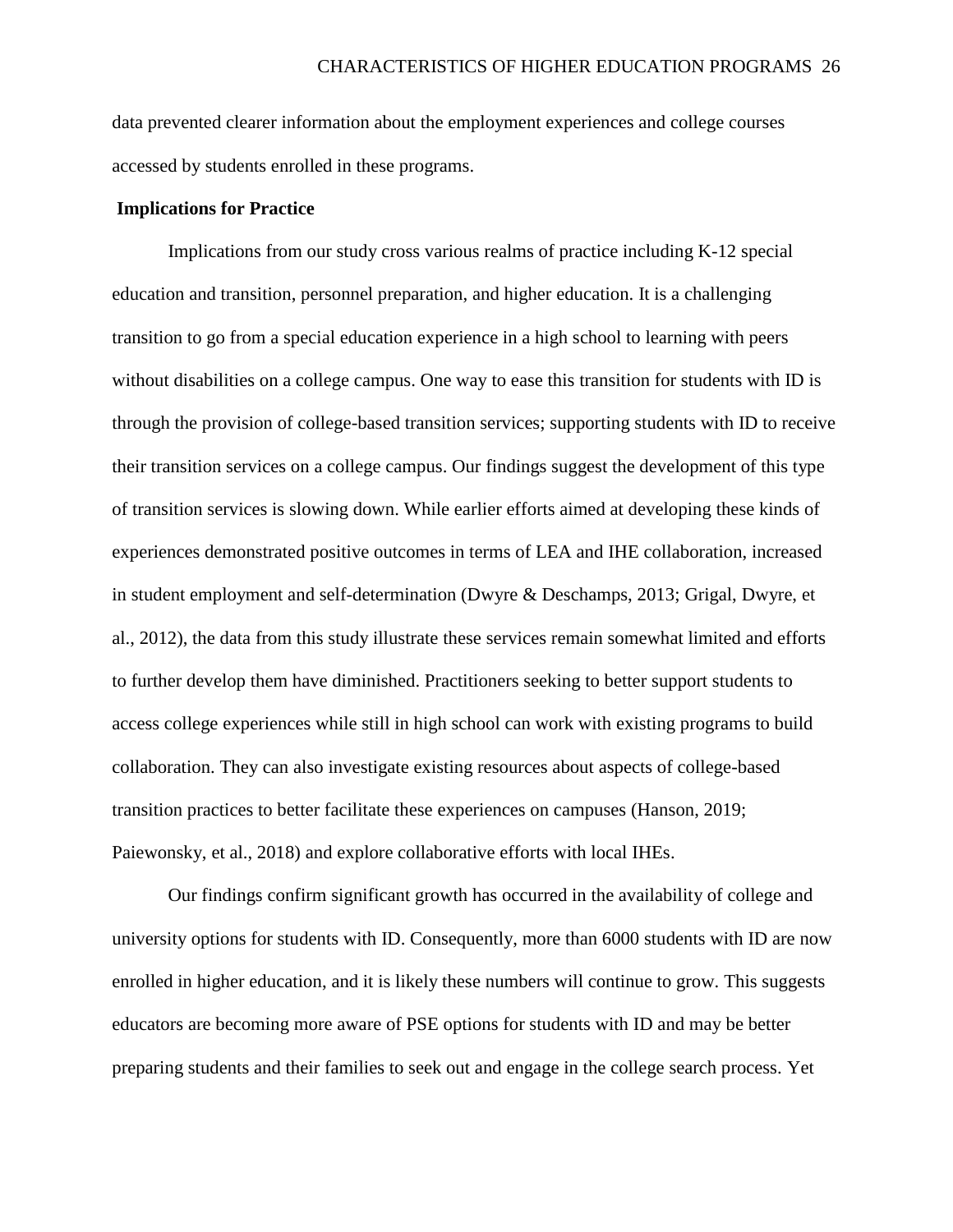there is still progress to be made. In 2016-2017 there were 35,338 students with ID served under IDEA who exited school (USDOE, 2019). How many of these students were offered information about higher education options? Preservice and in-service training for secondary special education and transition professionals should include information on higher education options, including strategies to better prepare students with ID to succeed in college.

There are several areas where programs at IHEs for students with ID have improved over the past decade, including growing access to funding from VR and Medicaid and a growing number of programs with CTP approval offering students with ID access federal financial aid. This is the result of hard work by program staff as well as students and families. But there are several areas in need of continued improvement. The survey revealed a continued overreliance on specialized coursework, few programs offering meaningful credentials recognized and issued by the IHE, and limited housing options available, in particular inclusive on-campus housing. In terms of funding, our findings suggest there is underutilization of Medicaid funds to support access to PSE, and there are many programs yet to seek CTP approval. These are areas worthy of focused and sustained attention by program staff as well as those who are developing new higher education programs to ensure continued growth in access to high quality PSE programs.

Finally, the lack of responses in some critical information areas like program cost and employment reflect a knowledge gap about some programs. It is possible programs share this vital information via other means (in program materials or on their website) with families and students. However, the lack of a centralized source for this critical information makes it more difficult for families to make informed choices in selecting the college best suited to their child. Federal resources such as the College Scorecard and the College Navigator ensure such information is available to college students without ID. Without a similar resources educators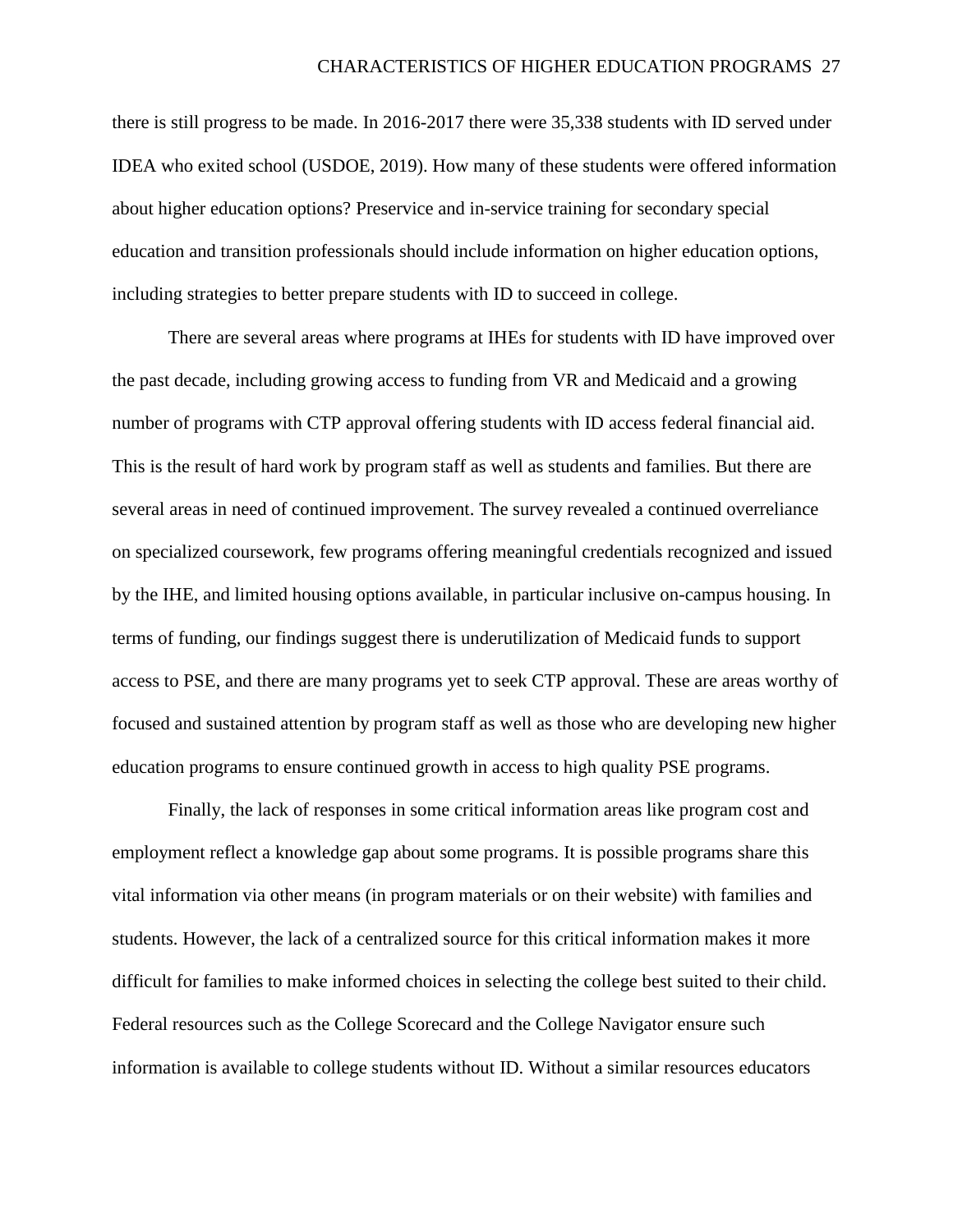supporting students and families must instead help them to investigate existing college information and facilitate deeper connections via phone calls or potentially college visits to ensure students have the full picture of the colleges of their choice. Often these types of disclosures for IHEs are tied to program eligibility for FSA or to obtain or retain accreditation. These kinds of disclosures are not yet required for IHE programs enrolling students with ID, however with the recent creation of model accreditation standards, these programs may find public disclosure of this kind of information will be necessary in the future.

#### **Implications for Research**

Several directions for future research emerge from our findings. Knowing what is available nationwide is an important first step, but there is a need for further research examining the practices and outcomes of programs who did and did not receive TPSID funding. Of particular importance is the need for studies connecting program practices with the outcomes achieved by graduates. For example, given the wide range in program costs and variability in program length, researchers could examine whether or not the cost, inclusivity or length of a program is associated with employment or other outcomes. However, these proposed studies would require a complete dataset with full responses from all programs and expanded data collection on student outcomes. It is especially challenging to request this information from programs on a voluntary basis without any mandate or funding to entice responses.

These data also highlight needed further exploration of the current nature and provision of college-based transition services to students with ID and the decreased trend to offer this option. The current structure of OSEP data reports do not identify if and when students 18 years of age or over are receiving services in college-based transition programs. The recently published longitudinal data on transitioning youth (NLTS-2012) also fails to identify these educational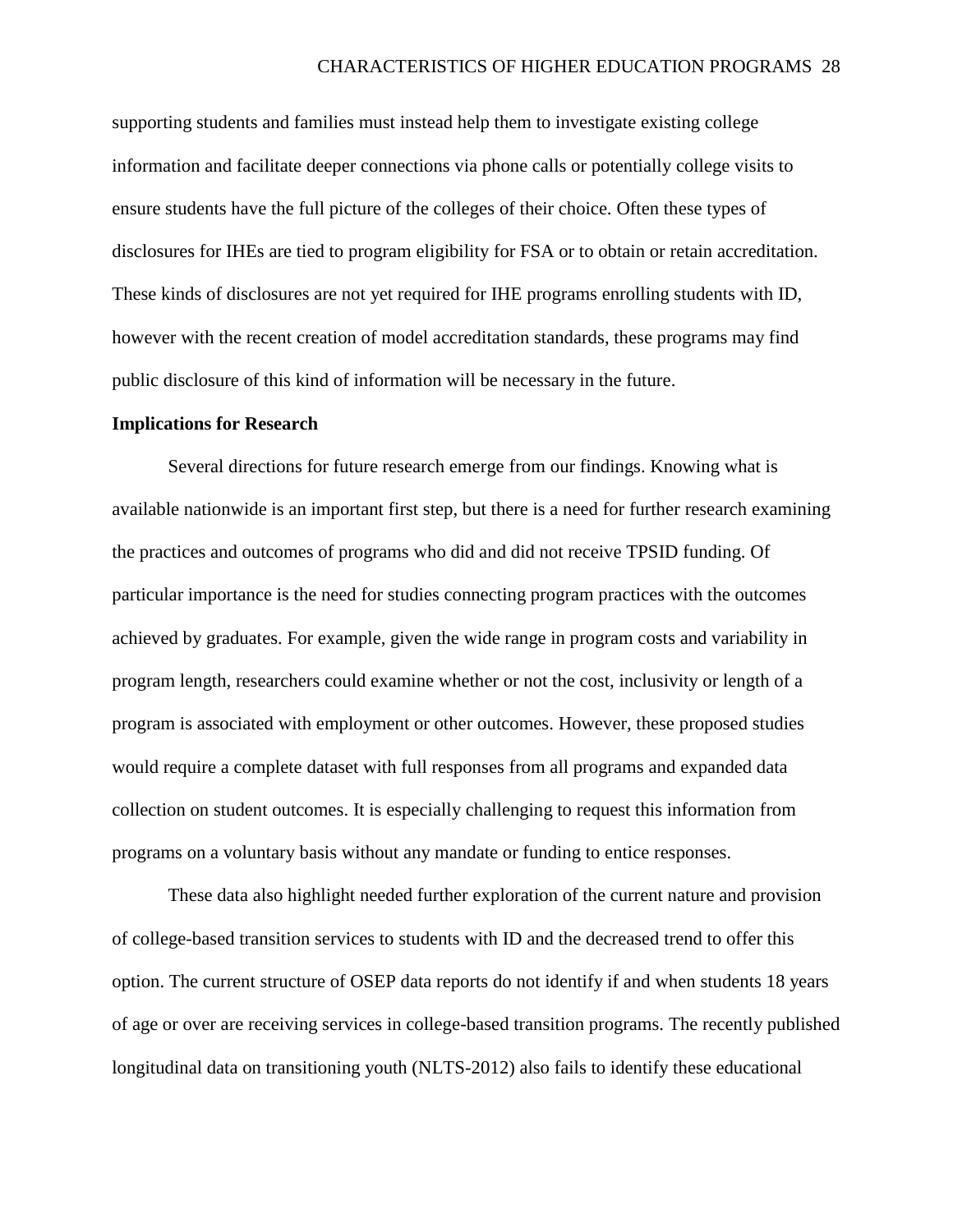placements, making it difficult to verify the prevalence of these services using other national data sources. Updated guidance on use of local education agency funds to support students with disabilities to access college-based transition programs was recently issued by OSERS (USDOE, 2019); however, it is too early to discern if this guidance will have an impact on the development or implementation of college-based transition programs or services. Future research is needed to further clarify when and where students with ID are receiving college-based transition services and the subsequent outcomes achieved by those students.

The very small number of programs located in CTE colleges, demonstrates a need for better understanding why these types of IHEs are lagging behind in program development. Future studies could be conducted to examine the structure of existing programs at CTEs and to discern how replication efforts could be implemented. Studies could also be conducted with CTEs to ascertain if they have concerns or restrictions particular to their respective courses of study negatively impacting development efforts.

#### **Implications for Policy**

The variability of higher education options for students with ID could be construed as a strength, with an array of options meeting diverse needs and goals of these students. However, this variability also presents a challenge in communicating the similarities and differences among these programs. These differences may be clearer in more traditional PSE options. For example, it might be clear to families and students a workforce certificate program at a career and technical college would entail different kinds of coursework than would attaining a degree at a four-year liberal arts university. Distinctions between IHE programs enrolling student with ID can be complex involving less traditional areas of instruction such as employment, independent living and campus membership. McEathron et al.'s, 2013 taxonomy of PSE program domains,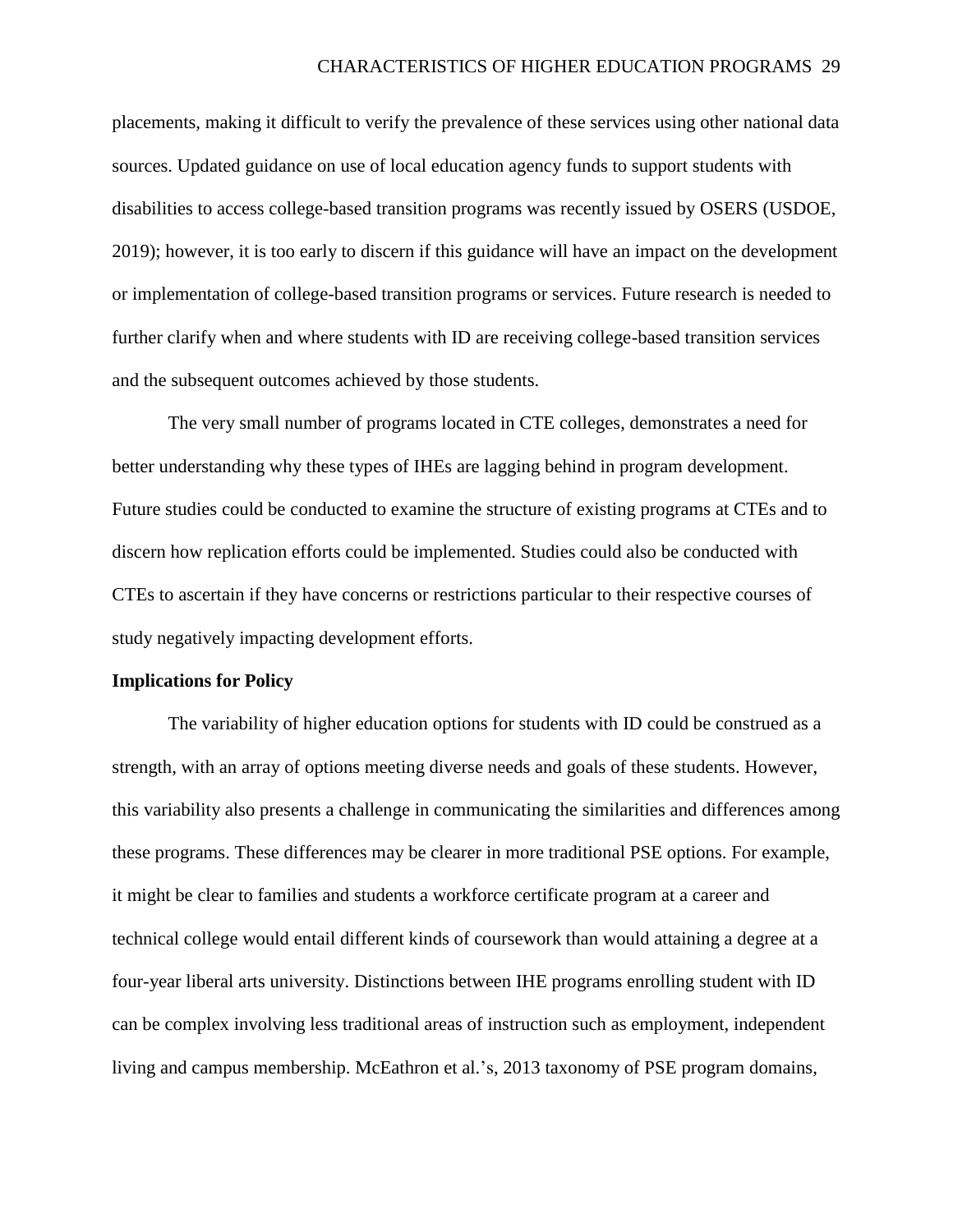components, and elements offers an approach to differentiate these similarities and difference and also illustrates the complex structures of these programs.

Future efforts could seek to align program descriptions with existing frameworks such as the taxonomy (McEathron et al., 2013) and align planning activities with newly developed accreditation standards. The HEOA (2008) required the TPSID NCC to convene a workgroup and develop model accreditation standards. These standards were developed and shared with Congress in 2016 and subsequently the NCC has conducted a field test of those standards (National Coordinating Center Accreditation Workgroup, 2016) and finalized standards are anticipated in 2021. We believe the accreditation standards and an associated accreditation process will bring a degree of uniformity to the field and assist families and students in their search for quality postsecondary education services resulting in improved student outcomes.

#### **Conclusion**

The landscape of higher education for students with ID in the U.S. has evolved considerably since the first national survey of programs was conducted in 2009. Various federal initiatives have led to increased program development and implementation, evaluation and research, and policy development. Higher education options for students with ID are now available in almost every state. In addition to increased availability of programs, the nature and quality of the programs have also evolved with enhanced focus on academic inclusion, paid employment and credential attainment. Like those from 2009, this current national dataset offers a picture of services in a moment in time; reflecting a decade of substantial investment and change. These data serve a dual purpose. From a research perspective, they provide a metric for gauging changes related to students served, funding utilized, and services offered. From a practice standpoint, they also provide critical information about existing higher education options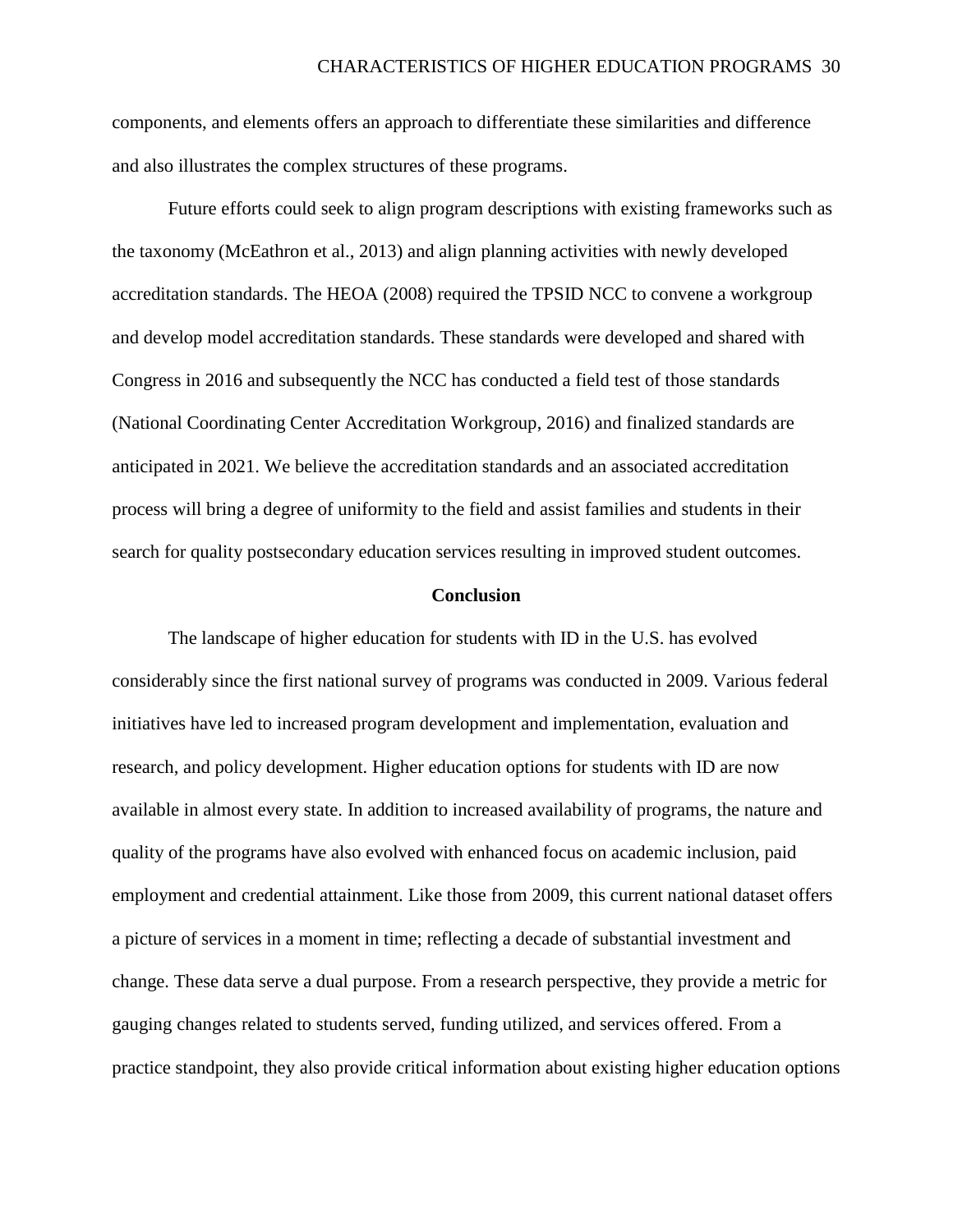for educators, families, and students. As the next decade of work begins to further develop higher education options for students with ID, there will likely be advancements in credential options and accreditation requirements, aligning with more traditional higher education accountability methods. Another potential advancement could be the inclusion of these program in more generic college search directories such as the College Navigator or the College Scorecard. As these programs become more common and are viewed as another aspect of higher education becoming more responsive to the needs of diverse learners, it is possible the colleges and universities may seek to add some of these program specific data to their public profiles in other directories. Until this occurs, these data will continue to offer scholars and students, families and educators the means to locate and learn about existing higher education options for students with ID in the United States.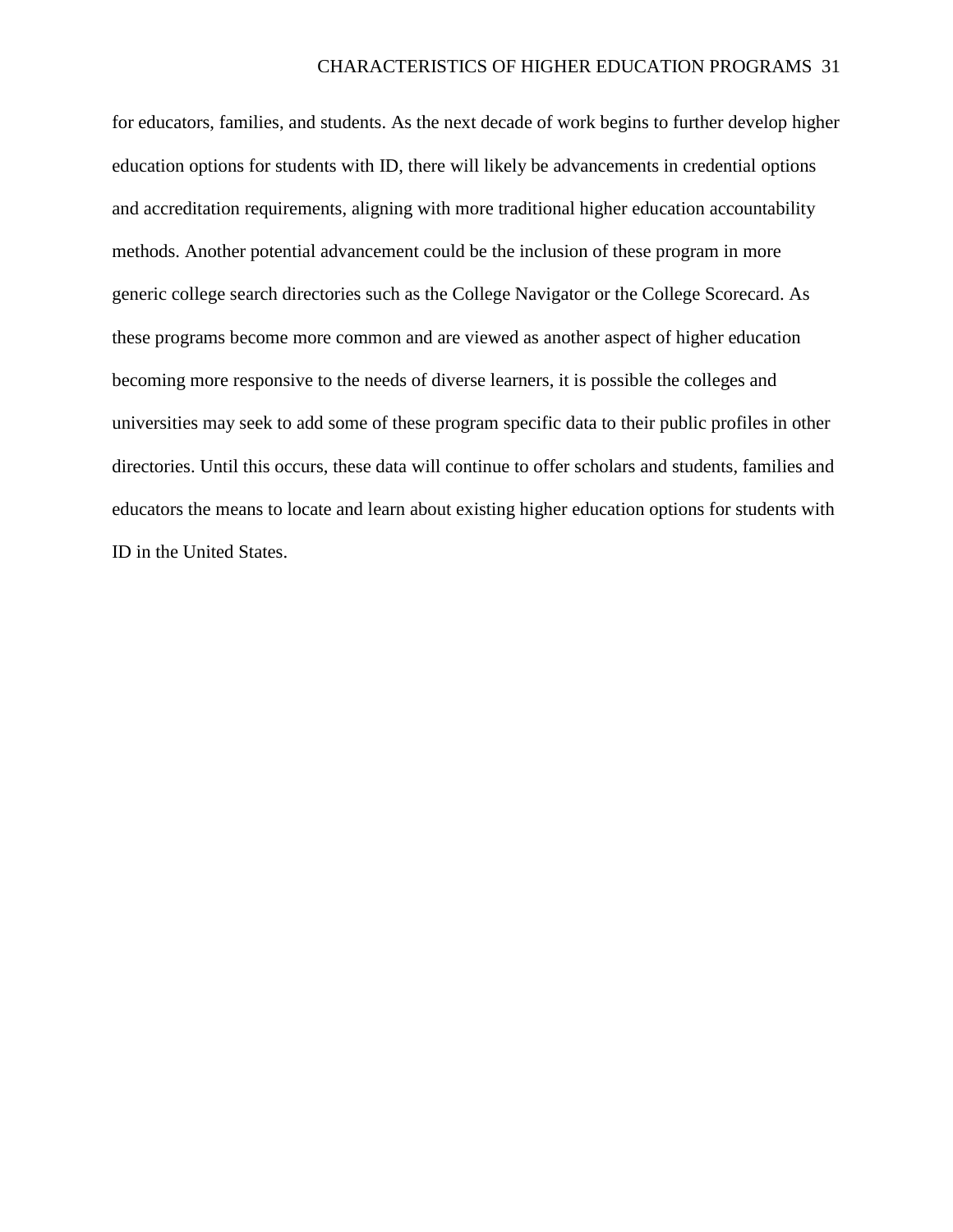#### References

- Dwyre, A., & Deschamps, A. (2013). Changing the way we do business: a job development case study. Improving staff skills and paid job outcomes for students with disabilities. Think College. Boston, MA: University of Massachusetts Boston, Institute for Community Inclusion.
- Consortium on Postsecondary Education for Individuals with Intellectual and Developmental Disabilities, (2013). Final Project Report (CFDA 93.625. Think College. Boston, MA: University of Massachusetts Boston, Institute for Community Inclusion.
- Gaumer, A. S., Morningstar, M. E., & Clark, G. M. (2004). Status of community-based transition programs: A national database. *Career Development for Exceptional Individuals, 27*, 131-149. 10.1177/088572880402700202
- Gibbons, M. M., Cihak, D. F., Mynatt, B., & Wilhoit, B. E. (2015). Faculty and student attitudes toward postsecondary education for students with intellectual disabilities and autism. *Journal of Postsecondary Education And Disability, 28*, 149 -162.
- Griffin, M. M., Wendel, K. F., Day, T. L., & McMillan, E. D. (2016). Developing Peer Supports for College Students with Intellectual and Developmental Disabilities. *Journal of Postsecondary Education and Disability, 29*, 263-269.
- Grigal, M., Dwyre, A., Emmett, J., & Emmett, R. (2012). A Program Evaluation Tool for Dual Enrollment Transition Programs. Teaching Exceptional Children, 44, 36-45.
- Grigal, M., Hart, D., & Migliore, A., (2011). Comparing the Transition Planning, Postsecondary Education, and Employment Outcomes of Students with Intellectual and Other Disabilities, *Career Development for Exceptional Individuals*, 34, 4-17.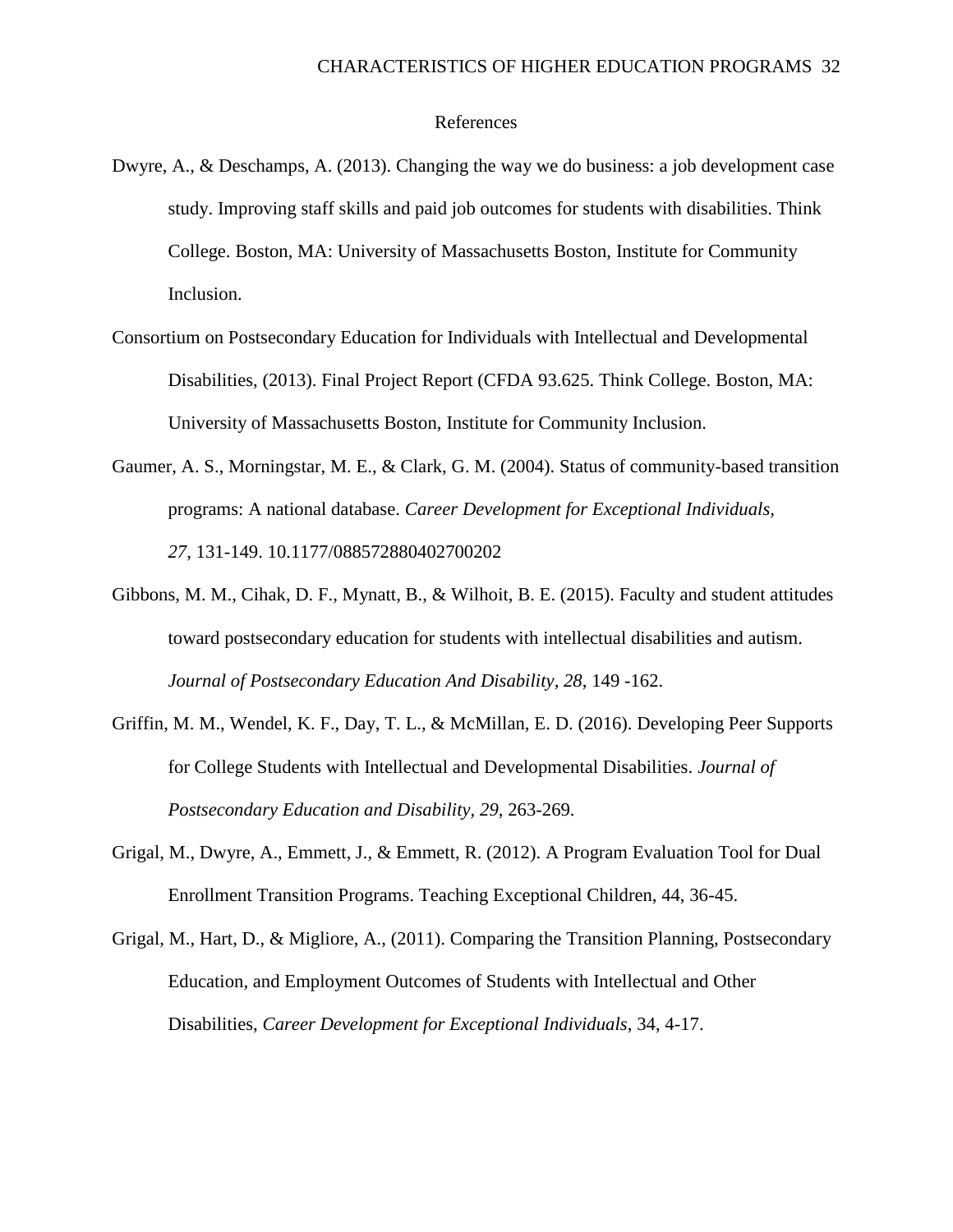- Grigal, M., Hart, D., Papay, C., Smith, F., Domin, D. & Lazo, R. (2019). Year Four Annual Report of the TPSID Model Demonstration Projects (2018–2019). Boston, MA: University of Massachusetts Boston, Institute for Community Inclusion.
- Grigal, M., Hart, D., Smith, F. A., Domin, D., & Weir, C. (2016). Think College National Coordinating Center: Annual report on the Transition and Postsecondary Programs for Student with Intellectual Disabilities. Boston, MA: University of Massachusetts Boston, Institute for Community Inclusion.
- Grigal, M., Hart, D. & Weir, C. (2012). A survey of postsecondary education programs for students with intellectual disabilities in the United States. *Journal of Policy and Practice in Intellectual Disabilities, 9*, 223–233. doi:10.1111/jppi.12012
- Grigal, M., Migliore, A., & Hart, D. (2014). A state comparison of vocational rehabilitation support of youth with intellectual disabilities' participation in postsecondary education. *Journal of Vocational Rehabilitation,* 40, 185-194.
- Grigal, M., Papay, C., Smith, F., Hart, D., & Verback, R. (2018). Experiences that Predict Employment for Students with ID in Federally Funded Higher Education Programs. *Career Development and Transition for Exceptional Individuals, 42,*17-28.
- Hanson, T. (2019). Clarifying the Roles and Responsibilities of College-Based Transition Services. How To Think College, Issue No. 8. Boston, MA: University of Massachusetts Boston, Institute for Community Inclusion.
- Hart, D., Mele-McCarthy, J., Pasternack, R. H., Zimbrich, K., & Parker, D. R. (2004). Community college: A pathway to success for youth with learning, cognitive and intellectual disabilities in secondary settings. *Education and Training in Developmental Disabilities, 39*, 54-66.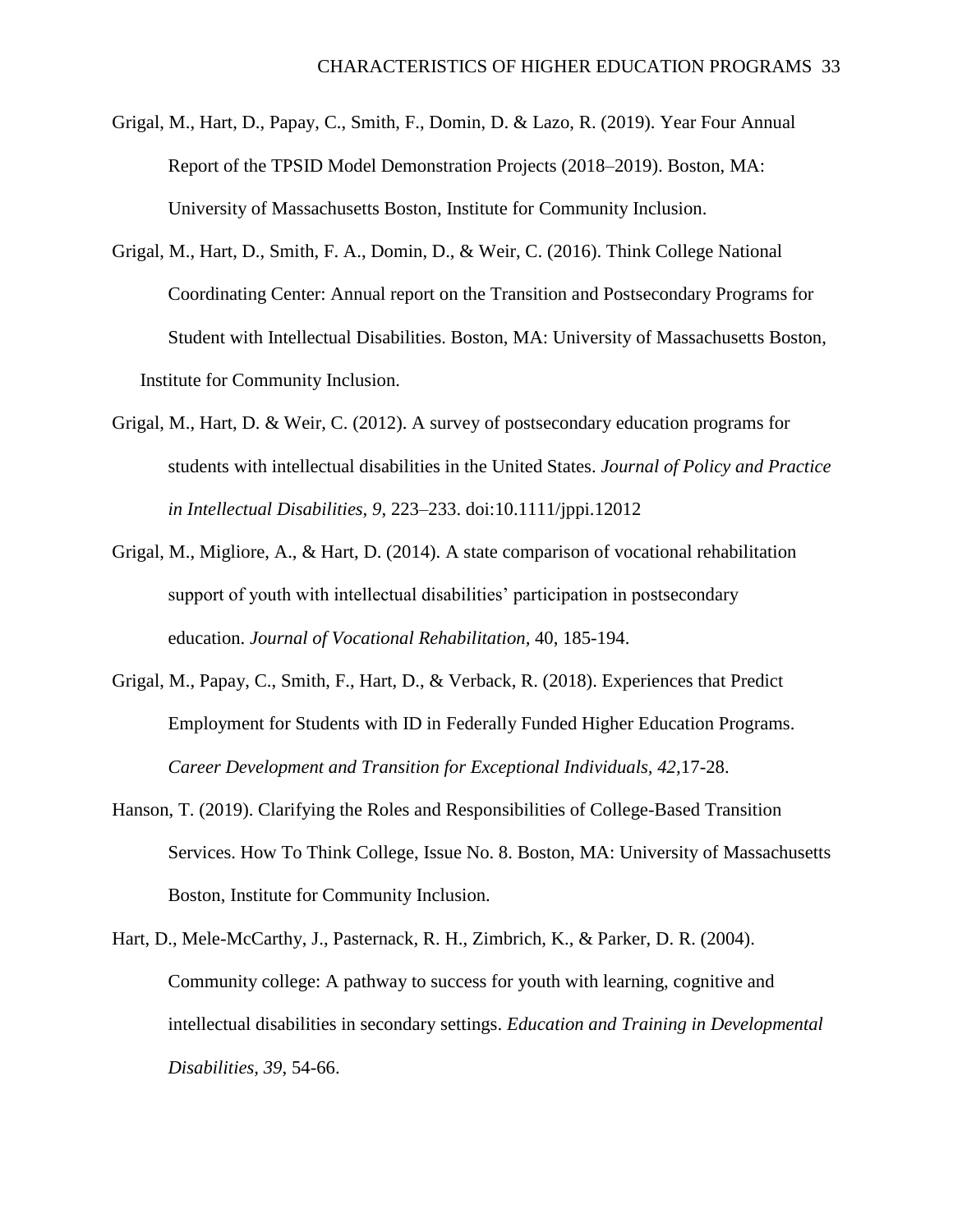- Hart, D. , Zimbrich, K. , & Parker, D.R. ( 2005). Dual enrollment as a postsecondary education option for students with intellectual disabilities. In E. E. Getzel  $\&$  P. Wehman (Eds.), Going to college (pp. 253-267). Baltimore: Brookes
- Higher Education Opportunity Act of 2008, P.L. 110–315, 122 Stat. 378, 20 U.S.C. §§1001 et seq. (2008).
- Hendrickson, J. M., Vander Busard, A., Rodgers, D., & Scheidecker, B. (2013). College students with intellectual disabilities: How are they faring? Journal of College & University Student Housing, 39/40, 186-199.
- Jernudd, I., Nagaraj, S., Mueller, S., Rozell, D. (2019). State Policy Actions Supporting Higher Education for Students with Intellectual and Developmental Disabilities. Think College Insight Brief Issue No. 42. Boston, MA: University of Massachusetts Boston, Institute for Community Inclusion.
- Kelley, K. (2017). Developing Inclusive Residential Living on College Campuses. How To Think College, Issue No. 2. Boston, MA: University of Massachusetts Boston, Institute for Community Inclusion.
- Kelley, K.R. and Westling, D.L. (2019). Teaching, Including, and Supporting College Students with Intellectual Disabilities. New York: Routledge.
- Lee, S., Rozell, D., & Will, M. (2018). Addressing the Policy Tangle: Students with ID and the Path to Postsecondary Education, Employment and Community Living. Washington, DC: Inclusive Higher Education Committee.
- Lee, S. S., & Will, M. (2010). The role of legislation, advocacy, and systems change in promoting postsecondary opportunities for students with intellectual disabilities. In M.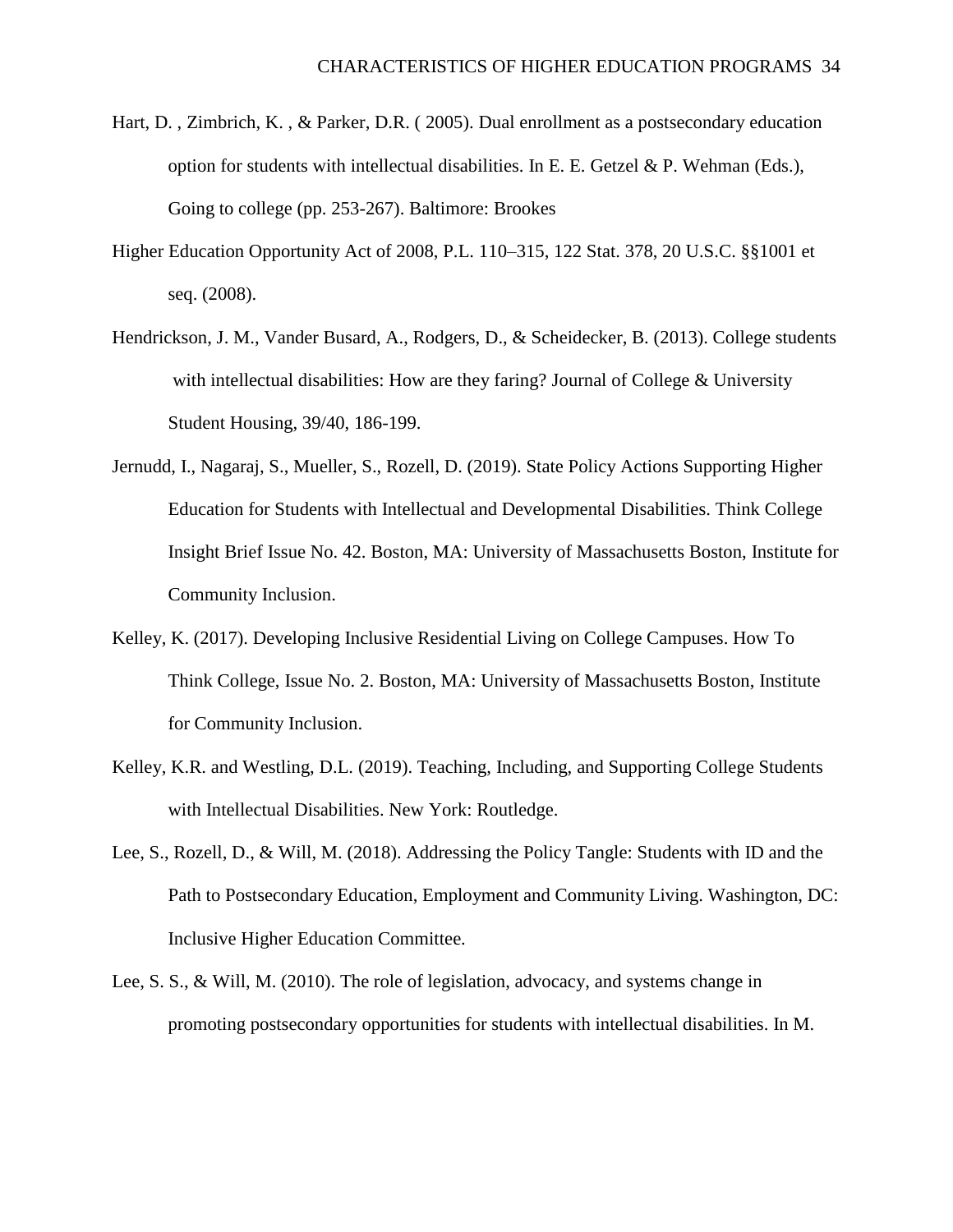Grigal & D. Hart (Eds.). Think College! Postsecondary Education Options for Students with Intellectual Disabilities. Baltimore, MD: Brookes.

- Lombardi, A. R., Dougherty, S. M., & Monahan, J. (2018). Students with Intellectual Disabilities and Career and Technical Education Opportunities: A Systematic Literature Review. *Journal of Disability Policy Studies*, *29*, 82-96.
- Love, M. L., Baker, J. N., & Devine, S. (2017). Universal design for learning: Supporting college inclusion for students with intellectual disabilities. *Career Development and Transition for Exceptional Individuals,* 2165143417722518.
- McEathron, M. A., Beuhring, T., Maynard, A., & Mavis, A. (2013). Understanding the Diversity: A Taxonomy for Postsecondary Education Programs and Services for Students with Intellectual and Developmental Disabilities, *Journal of Postsecondary Education and Disability*, 26, 303-320
- McFarland, J., Hussar, B., Zhang, J., Wang, X., Wang, K., Hein, … & Barmer, A. (2019). The Condition of Education 2019 (NCES 2019-144). U.S. Department of Education. Washington, DC: National Center for Education Statistics.
- National Center for Education Statistics (2019a). Student Financing of Undergraduate Education in 2015–16: Income, Tuition, and Total Price. Washington, DC: U.S. Department of Education. Retrieved from<https://nces.ed.gov/pubs2019/2019473.pdf>
- National Center for Education Statistics (2019b). *Digest of Education Statistics*, 2017 (NCES 2018-070), [Table 330.10.](https://nces.ed.gov/programs/digest/d17/tables/dt17_330.10.asp)
- National Coordinating Center Accreditation Workgroup (2016). Report on Model Accreditation Standards for Higher Education Programs for Students with ID: A Path to Education,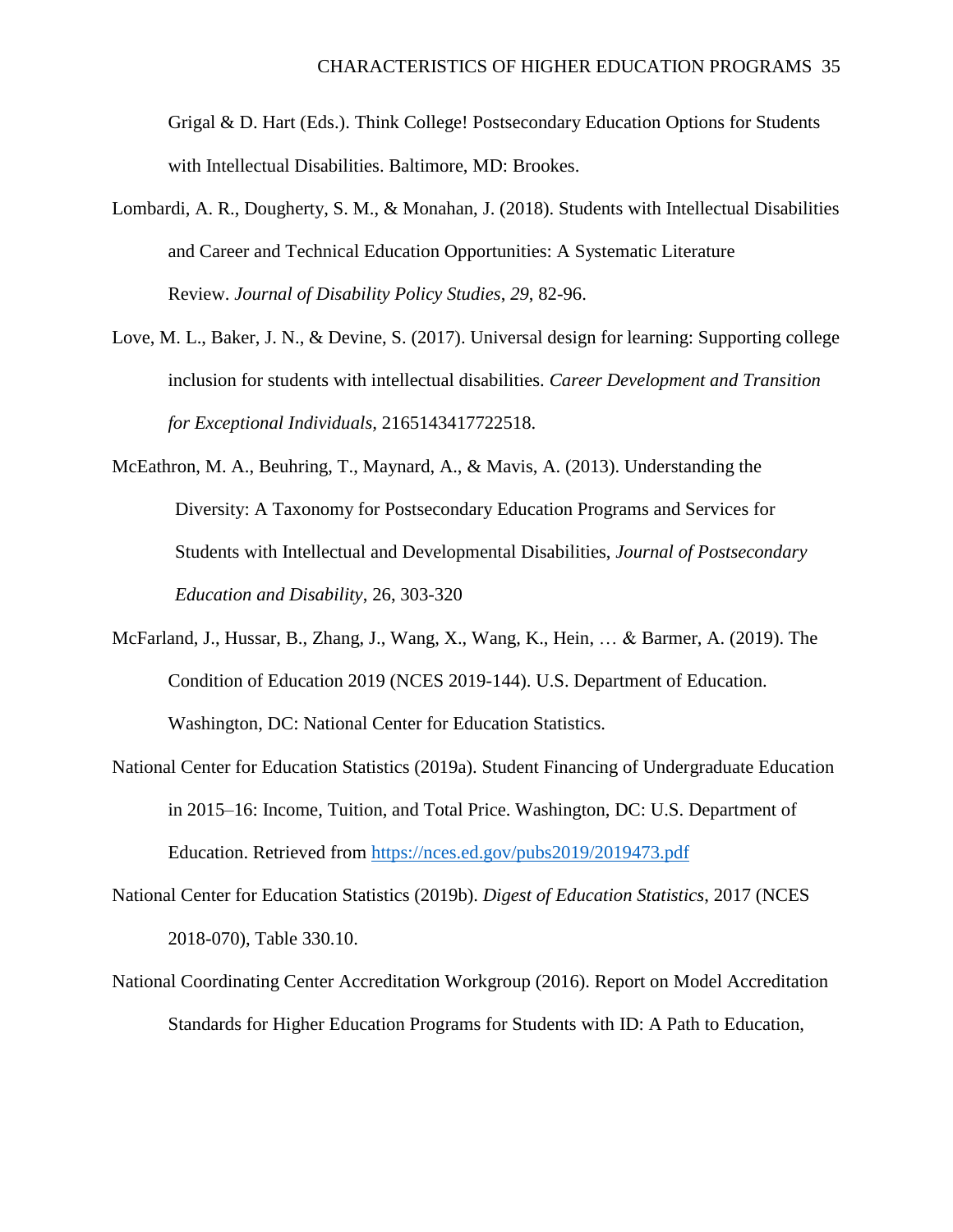Employment, and Community Living. Boston, MA: University of Massachusetts Boston, Institute for Community Inclusion.

- Neubert, D. A., Moon, M. S., & Grigal, M., & Redd. (2001). Post-secondary educational practices for individuals with mental retardation and other significant disabilities: A review of the literature. *Journal of Vocational Rehabilitation, 16*, 155-168.
- O'Brien, P., Bonati, M. L., Gadow, F., & Slee, R. (Eds.). (2019). People with ID experiencing university life: Theoretical underpinnings, evidence and lived experience. Rotterdam, Netherlands: Sense Publishers.
- Office of Special Education and Rehabilitation Services (2019). Increasing Postsecondary Opportunities and Success for Students and Youth with Disabilities: Questions and Answers. Washington, DC: Author.
- Paiewonsky, M., Hughes, L., & Landau, J. (2018). Engaging Parents in Conversations About College-Based Transition Services. Think College Insight Brief, Issue No. 37. Boston, MA: University of Massachusetts Boston, Institute for Community Inclusion.
- Papay, C., Grigal, M., Hart, D., Kwan, N., & Smith, F. A. (2018). Predictors of Inclusive Course Enrollments in Higher Education by Students with Intellectual and Developmental Disabilities. *Intellectual & Developmental Disabilities, 56*, 458–470.
- Parisi, P. & Landau, J. (2019). Use of Medicaid Waivers to Support Students with Intellectual Disability in College . Think College Insight Brief, Issue No. 40. Boston, MA: University of Massachusetts Boston, Institute for Community Inclusion.
- Petcu, S. D., Chezan, L. C., & Van Horn, M. L. (2015). Employment support services for students with intellectual and developmental disabilities attending postsecondary education programs. *Journal of Postsecondary Education and Disability*, *28*, 359–374.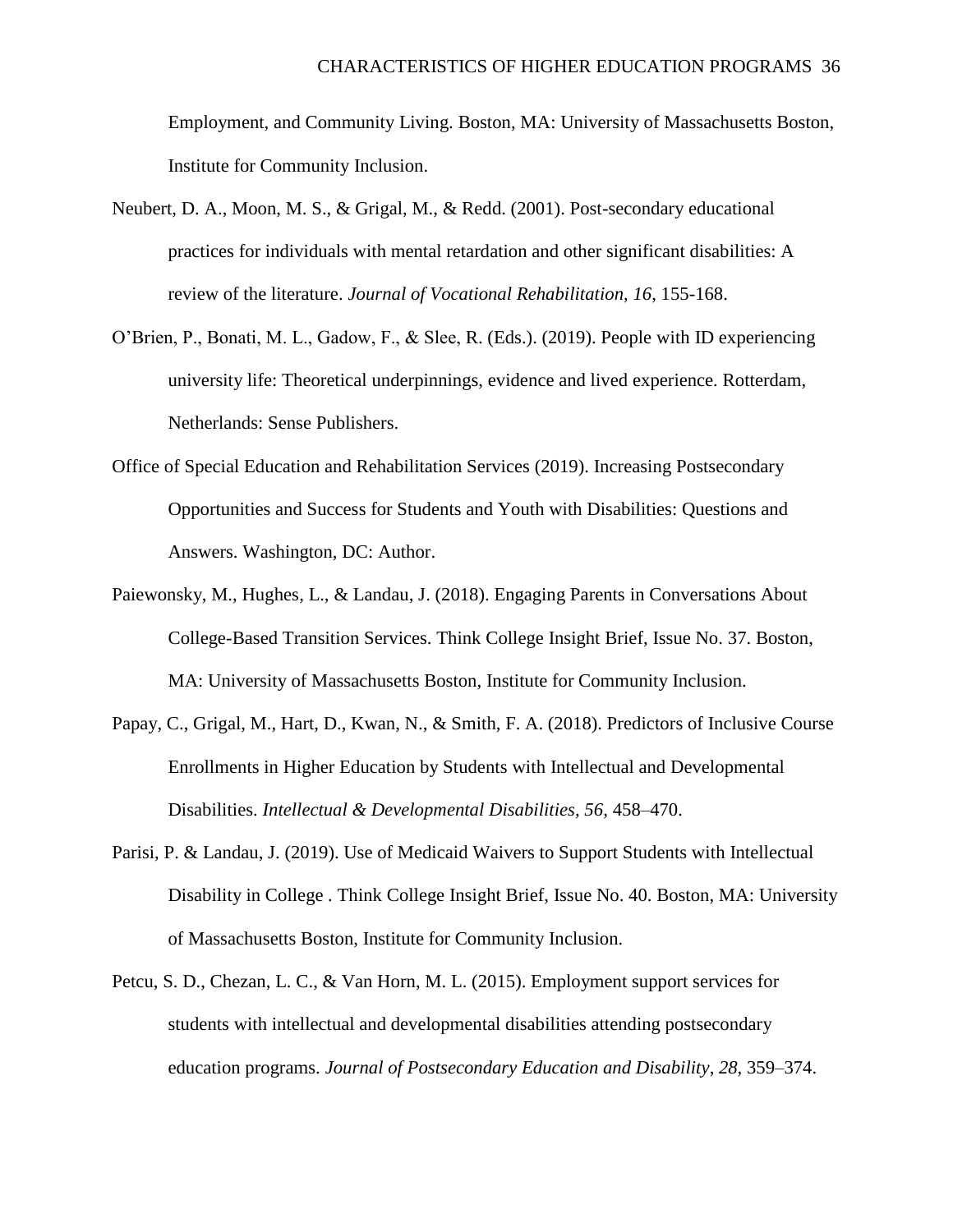- Plotner, A. J., & Marshall, K. J. (2014). Navigating university policies to support postsecondary education programs for students with intellectual disabilities. *Journal of Disability Policy Studies*, 1044207313514609.
- Plotner, A. J., & Marshall, K. (2015). Postsecondary education programs for students with an ID: Facilitators and barriers to implementation. *Intellectual and Developmental Disabilities, 53*, 58–69.
- Qian, X., Johnson, D. R., Smith, F. A., & Papay, C. K. (2018). Predictors associated with paid employment status of community and technical college students with intellectual disability. *American Journal on Intellectual and Developmental Disabilities*, *123*, 329– 343.
- Sitlington, P. L., & Clark, G. M. (2006) Transition Education and Services for Students with Disabilities. New York: Pearson.
- Scheef, A. R., Barrio, B. L., Poppen, M. I., McMahon, D., & Miller, D. (2018). Exploring barriers for facilitating work experiences opportunities for students with intellectual disabilities enrolled in postsecondary education programs. *Journal of Postsecondary Education and Disability, 31*, 209–223.
- Shanley, J., Weir, C., Grigal. M. (2014). Credential Development in Inclusive Higher Education Programs. Serving Students with Intellectual Disabilities. Think College Insight Brief, Issue No. 25. Boston, MA: University of Massachusetts Boston, Institute for Community Inclusion
- Turnbull, A. P. (1995). Exceptional lives: Special education in today's schools. Merrill/Prentice Hall, Old Tappan, NJ.
- U.S. Department of Education (2019), Office of Special Education Programs, Individuals with Disabilities Education Act (IDEA) Section 618 Data Products: State Level Data Files. Retrieved January 8, 2019.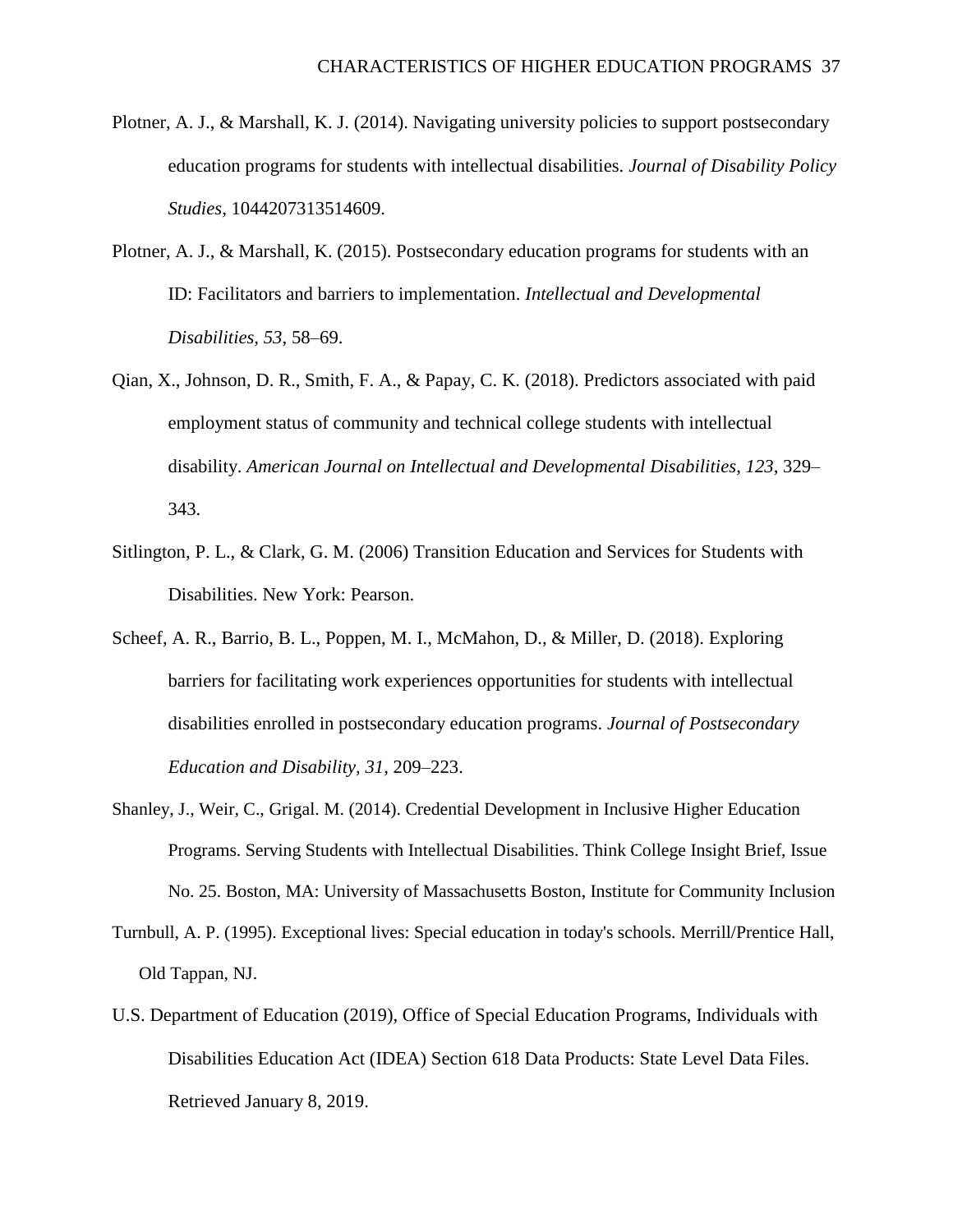- Wehmeyer, M. L., Agran, M., Hughes, C. (1998). Teaching self-determination to youth with disabilities: Basic skills for successful transition. Baltimore: Paul H. Brookes.
- Winzer, M.A., & Mazurek, K. (2000). Special Education in the 21st Century: Issues of Inclusion and Reform. Washington, DC: Gallaudet University Press.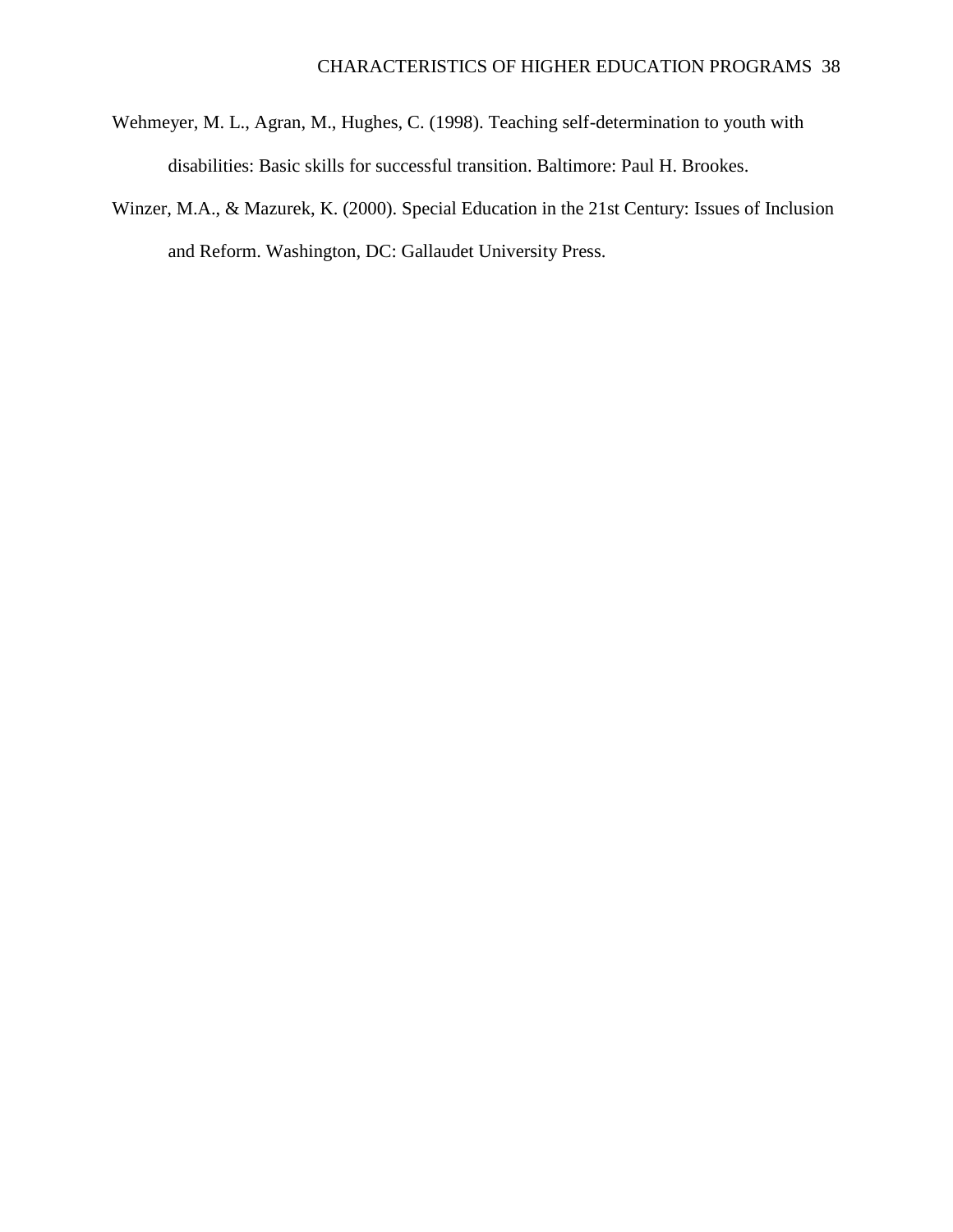# Table 1

| Academic or campus access variable                           |                                              | $\boldsymbol{n}$ | $\%$                  |
|--------------------------------------------------------------|----------------------------------------------|------------------|-----------------------|
| Type of typical<br>courses taken                             | Typical college courses for credit           | 131              | 51.0%                 |
|                                                              | Typical college courses for audit            | 174              | 67.7%                 |
|                                                              | Typical continuing education courses         | 101              | 39.3%                 |
|                                                              | Students do not take typical college courses | 24               | 9.3%                  |
|                                                              | No response                                  | 11               | 4.3%                  |
| Students take special<br>courses only for<br>students in the | Yes                                          | 162              | 63.0%                 |
| program                                                      | N <sub>o</sub>                               | 67               | 26.1%                 |
|                                                              | No response                                  | 28               | 10.9%                 |
| Program offers<br>housing                                    | Yes                                          | 86               | 33.4%                 |
|                                                              | N <sub>o</sub>                               | 150              | 58.4%                 |
|                                                              | No response                                  | 21               | 8.2%                  |
| Type of housing                                              | Inclusive on-campus                          | 64               | $74.4\%$ <sup>a</sup> |
|                                                              | Inclusive off-campus                         | 23               | 26.7%                 |
|                                                              | Specialized on-campus                        | 6                | 7.0%                  |
|                                                              | Specialized off-campus                       | 10               | 11.6%                 |
|                                                              | Other                                        | 11               | 12.8%                 |

*Academic and Campus Access Offered to Enrolled Students with ID*

 $N = 257$  programs. Note. <sup>a</sup> Of  $n = 86$  programs that offered housing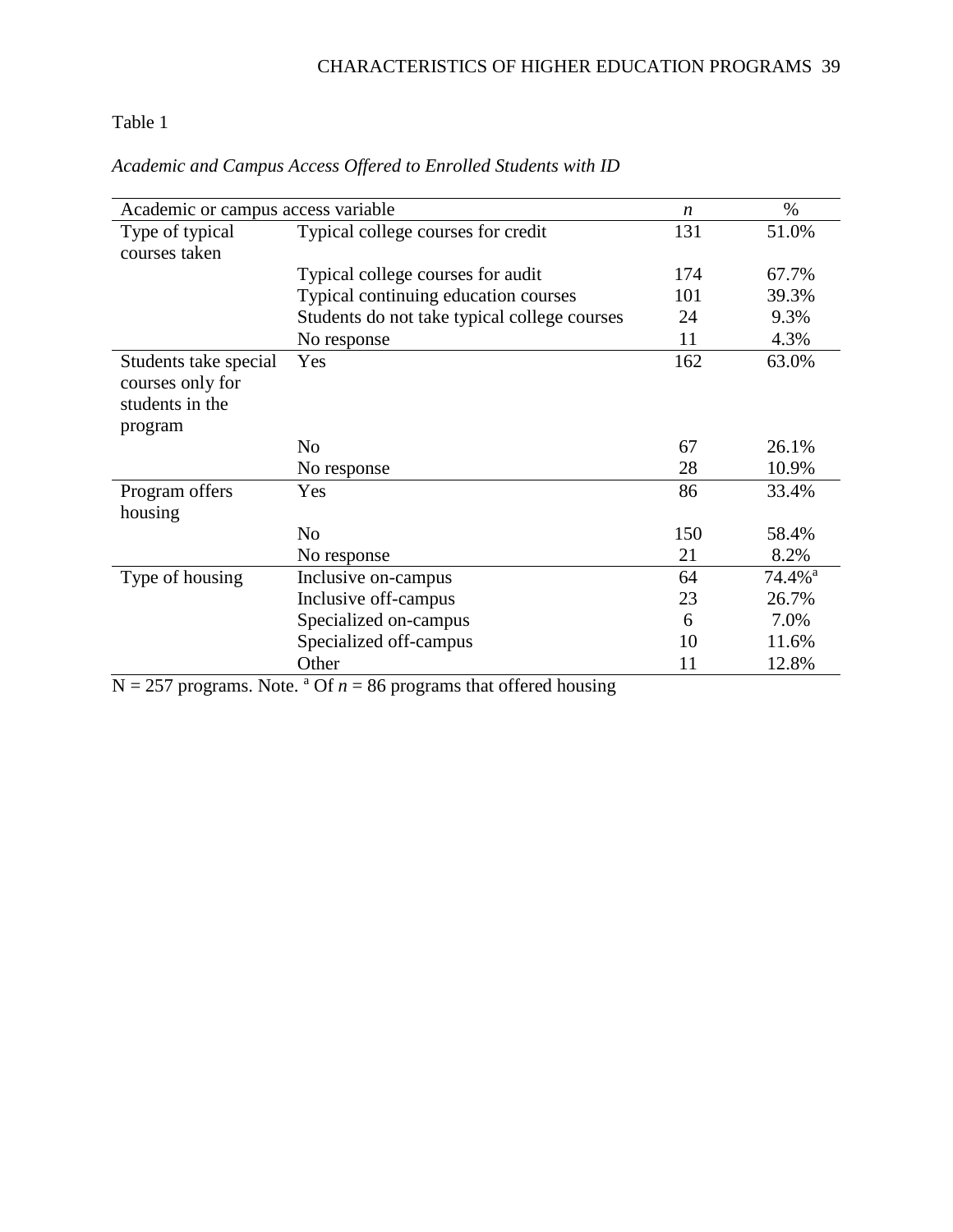# Table 2

# *Comparison of 2009 and 2019 Findings*

| Variable                                                              |     | 2019 |
|-----------------------------------------------------------------------|-----|------|
| Number of programs                                                    | 149 | 274  |
| Number of states with programs                                        | 39  | 49   |
| % of programs at four-year IHEs                                       | 51% | 57%  |
| % of programs serving only students enrolled in high school           | 26% | 20%  |
| % of programs reporting students used family funds to pay for tuition | 61% | 73%  |
| % of programs reporting students used VR funds to pay for tuition     |     | 52%  |
| % of programs requiring specialized courses                           | 75% | 63%  |
| % of programs offering housing on or near campus                      |     | 33%  |